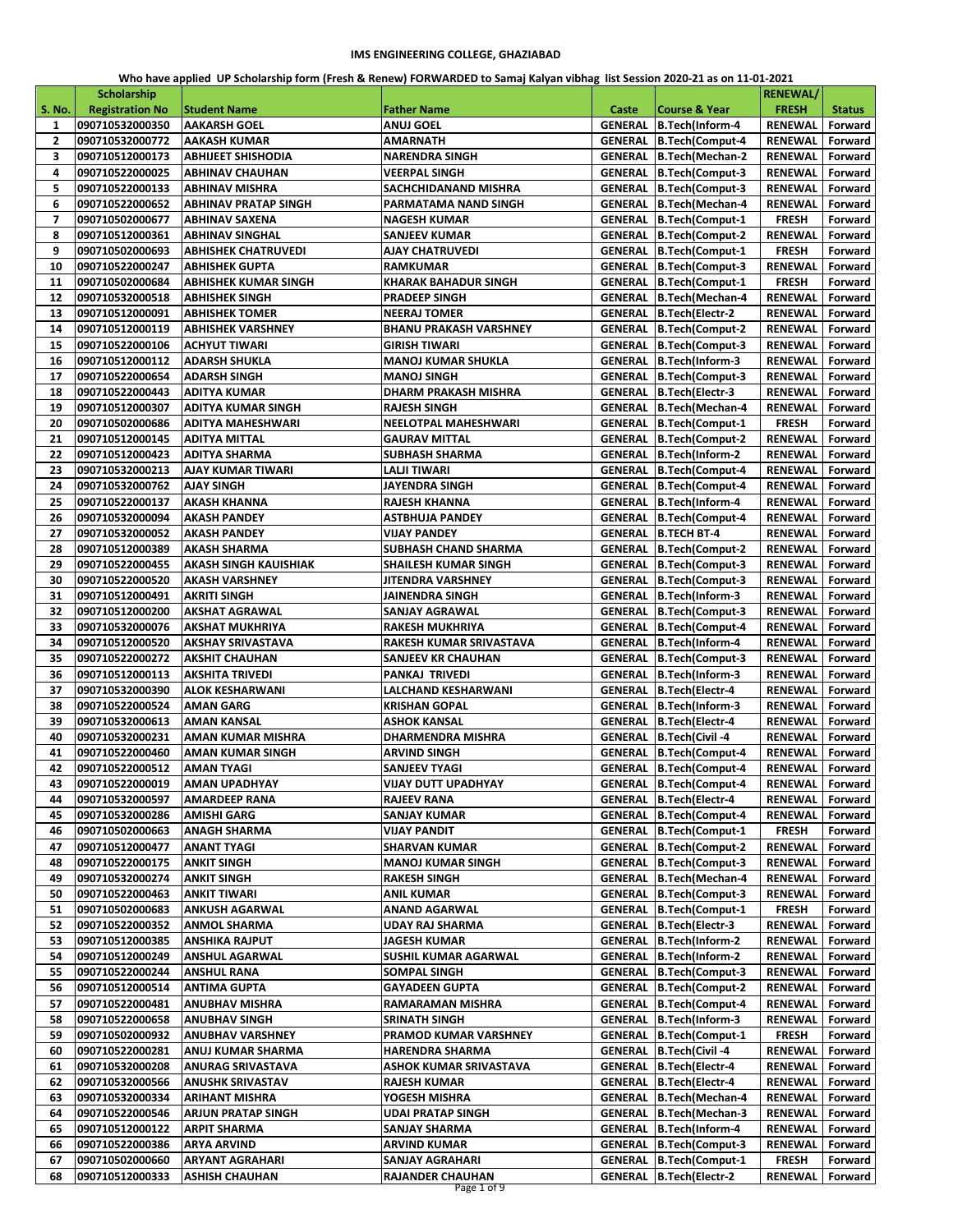|               | <b>Scholarship</b>                 |                                                  |                                                   |                        |                                                           | <b>RENEWAL/</b>                  |                    |
|---------------|------------------------------------|--------------------------------------------------|---------------------------------------------------|------------------------|-----------------------------------------------------------|----------------------------------|--------------------|
| <b>S. No.</b> | <b>Registration No</b>             | <b>Student Name</b>                              | <b>Father Name</b>                                | Caste                  | <b>Course &amp; Year</b>                                  | <b>FRESH</b>                     | <b>Status</b>      |
| 69            | 090710532000117                    | ASHISH TYAGI                                     | <b>INDRESH KUMAR</b>                              |                        | GENERAL B.Tech(Mechan-4                                   | <b>RENEWAL</b>                   | Forward            |
| 70            | 090710532000348                    | <b>ASHIT BHARGAVA</b>                            | <b>ARVIND BHARGAVA</b>                            |                        | GENERAL B.Tech(Mechan-4                                   | RENEWAL                          | Forward            |
| 71            | 090710512000153                    | <b>ATHARV MUDGAL</b>                             | <b>RAJAT SHARMA</b>                               |                        | GENERAL B.Tech(Mechan-2                                   | <b>RENEWAL</b>                   | Forward            |
| 72            | 090710502000835                    | <b>ATRESH DIXIT</b>                              | ANJANI RANJAN DIXIT                               |                        | GENERAL B.Tech(Comput-1                                   | <b>FRESH</b>                     | Forward            |
| 73            | 090710522000668                    | <b>AVI RAJPUT</b>                                | <b>ARUN KUMAR</b>                                 | <b>GENERAL</b>         | B.Tech(Mechan-3                                           | <b>RENEWAL</b>                   | Forward            |
| 74            | 090710512000432                    | <b>AYUSH GUPTA</b>                               | <b>SARVESH GUPTA</b>                              |                        | <b>GENERAL B.Tech(Comput-2</b>                            | RENEWAL                          | Forward            |
| 75            | 090710532000351                    | <b>AYUSH GUPTA</b>                               | <b>SHIV KUMAR GUPTA</b>                           |                        | <b>GENERAL B.Tech(Comput-4</b>                            | <b>RENEWAL</b>                   | Forward            |
| 76            | 090710502000555                    | <b>AYUSH SHARMA</b>                              | <b>VIKAS NARAIN TENGURIYA</b>                     | GENERAL                | B.Tech(Inform-3                                           | <b>FRESH</b>                     | Forward            |
| 77            | 090710532000728                    | <b>AYUSH SHUKLA</b>                              | <b>ASHISH SHUKLA</b>                              |                        | GENERAL B.Tech(Inform-4                                   | <b>RENEWAL</b>                   | Forward            |
| 78<br>79      | 090710532000590<br>090710502000901 | <b>AYUSH SINGH</b><br><b>AYUSH TIWARI</b>        | <b>DHARMVIR CHAUHAN</b><br><b>MITHLESH TIWARI</b> |                        | GENERAL B.Tech(Inform-4<br>GENERAL B.Tech(Comput-1        | <b>RENEWAL</b><br><b>FRESH</b>   | Forward<br>Forward |
| 80            | 090710532000758                    | <b>AYUSHI</b>                                    | <b>BIRJESH KUMAR</b>                              |                        | <b>GENERAL B.TECH BT-4</b>                                | <b>RENEWAL</b>                   | Forward            |
| 81            | 090710512000207                    | <b>AYUSHI GUPTA</b>                              | <b>RAJENDRA KUMAR GUPTA</b>                       |                        | <b>GENERAL B.TECH BT-2</b>                                | <b>RENEWAL</b>                   | Forward            |
| 82            | 090710502000603                    | <b>AYUSHMAN</b>                                  | <b>SUNIL MANI TRIPATHI</b>                        |                        | GENERAL   B.Tech(Comput-2                                 | <b>FRESH</b>                     | Forward            |
| 83            | 090710512000276                    | <b>BHANU PRATAP SHISHODIA</b>                    | AJIT SINGH                                        |                        | <b>GENERAL B.Tech(Comput-2</b>                            | RENEWAL                          | Forward            |
| 84            | 090710522000495                    | <b>BHAVISHY TYAGI</b>                            | PANKAJ TYAGI                                      |                        | <b>GENERAL B.Tech(Comput-3</b>                            | <b>RENEWAL</b>                   | Forward            |
| 85            | 090710502000886                    | <b>BHAVYA PRATAP SINGH</b>                       | <b>SANDEEP PRATAP SINGH</b>                       |                        | <b>GENERAL B.Tech(Comput-1</b>                            | <b>FRESH</b>                     | Forward            |
| 86            | 090710512000451                    | <b>BHUVAN</b>                                    | <b>PAWAN KUMAR</b>                                |                        | <b>GENERAL B.Tech(Comput-3</b>                            | <b>RENEWAL</b>                   | Forward            |
| 87            | 090710502000759                    | <b>CHAHEK RAJPUT</b>                             | SACHIN KUMAR RAJPUT                               | <b>GENERAL</b>         | B.Tech(Comput-1                                           | <b>FRESH</b>                     | Forward            |
| 88            | 090710522000587                    | <b>CHANDAN KUMAR SINGH</b>                       | JANARDAN SINGH                                    |                        | <b>GENERAL B.Tech(Inform-3</b>                            | <b>RENEWAL</b>                   | Forward            |
| 89            | 090710532000268                    | <b>CHANDRA PRAKASH SINGH</b>                     | <b>RATNESH KUMAR SINGH</b>                        |                        | <b>GENERAL B.Tech(Comput-4</b>                            | <b>RENEWAL</b>                   | Forward            |
| 90            | 090710512000433                    | <b>DEEPANSHI TYAGI</b>                           | PRADHEUMAN TYAGI                                  |                        | GENERAL B.Tech(Mechan-2                                   | <b>RENEWAL</b>                   | Forward            |
| 91            | 090710532000471                    | DEEPANSHU                                        | <b>SANJAY TYAGI</b>                               |                        | GENERAL B.Tech(Inform-4                                   | <b>RENEWAL</b>                   | Forward            |
| 92            | 090710512000141                    | <b>DEEPANSHU SINGH</b>                           | <b>MUNESH PAL SINGH</b>                           |                        | GENERAL B.Tech(Mechan-2                                   | RENEWAL                          | Forward            |
| 93            | 090710522000505                    | <b>DEEPENDRA PRATAP SINGH</b>                    | <b>KALICHARAN SINGH</b>                           |                        | <b>GENERAL B.Tech(Comput-3</b>                            | <b>RENEWAL</b>                   | Forward            |
| 94            | 090710512000023                    | <b>DEV MISHRA</b>                                | <b>RANJAN MISHRA</b>                              |                        | <b>GENERAL B.Tech(Comput-2</b>                            | <b>RENEWAL</b>                   | Forward            |
| 95            | 090710532000393                    | <b>DEV PRATAP RAJPUT</b>                         | <b>MANOJ KUMAR</b>                                |                        | GENERAL B.Tech(Comput-4                                   | <b>RENEWAL</b>                   | Forward            |
| 96            | 090710522000452                    | <b>DEWARSHI SHUKLA</b>                           | <b>GYAN PRAKASH SHUKLA</b>                        |                        | <b>GENERAL B.Tech(Comput-3</b>                            | RENEWAL                          | Forward            |
| 97            | 090710532000529                    | <b>DIKSHA SINGH</b>                              | <b>DINESH KUMAR SINGH</b>                         |                        | GENERAL B.Tech(Inform-4                                   | <b>RENEWAL</b>                   | Forward            |
| 98<br>99      | 090710512000121<br>090710522000644 | <b>DIVYANSH ARYA</b><br><b>DURGESH KUMAR RAI</b> | <b>VIJAY SINGH ARYA</b><br><b>SANJAY RAI</b>      |                        | GENERAL B.Tech(Electr-2<br><b>GENERAL B.TECH BT-4</b>     | <b>RENEWAL</b><br><b>RENEWAL</b> | Forward<br>Forward |
| 100           | 090710532000371                    | <b>GAURAV SINGH</b>                              | <b>ANIL KUMAR SINGH</b>                           |                        | GENERAL B.Tech(Comput-4                                   | RENEWAL                          | Forward            |
| 101           | 090710522000428                    | <b>HARIOM SHARMA</b>                             | <b>GANESH SHARMA</b>                              |                        | GENERAL B.Tech(Mechan-3                                   | RENEWAL                          | Forward            |
| 102           | 090710522000157                    | <b>HARSH AGARWAL</b>                             | <b>ANIL KUMAR</b>                                 |                        | <b>GENERAL B.Tech(Comput-3</b>                            | <b>RENEWAL</b>                   | Forward            |
| 103           | 090710532000292                    | <b>HARSH AGARWAL</b>                             | DEVENDRA KUMAR AGARWAL                            |                        | <b>GENERAL B.Tech(Comput-4</b>                            | RENEWAL                          | Forward            |
| 104           | 090710522000663                    | <b>HARSH KUMAR</b>                               | <b>RAJEEV KUMAR GUPTA</b>                         |                        | <b>GENERAL   B.Tech(Comput-3</b>                          | RENEWAL                          | Forward            |
| 105           | 090710532000447                    | <b>HARSH PRATAP SINGH</b>                        | <b>ANIL CHAUHAN</b>                               |                        | GENERAL B.Tech(Comput-4                                   | RENEWAL                          | Forward            |
| 106           | 090710522000328                    | <b>HARSH RAJPUT</b>                              | <b>NARENDRA SINGH</b>                             |                        | GENERAL B.Tech(Inform-3                                   | RENEWAL                          | Forward            |
| 107           | 090710512000263                    | HARSH VARDHAN SHARMA                             | <b>ASHISH SHARMA</b>                              |                        | GENERAL B.Tech(Comput-2                                   | RENEWAL                          | Forward            |
| 108           | 090710522000545                    | <b>HARSHIT BHARADWAJ</b>                         | <b>SHIV KUMAR SHARMA</b>                          |                        | <b>GENERAL B.Tech(Comput-3</b>                            | <b>RENEWAL</b>                   | Forward            |
| 109           | 090710502000884                    | <b>HARSHIT PANDEY</b>                            | LATE SOMNATH PANDEY                               |                        | <b>GENERAL B.Tech(Comput-1</b>                            | <b>FRESH</b>                     | Forward            |
| 110           | 090710502000867                    | <b>HARSHIT SHARMA</b>                            | PRAVEEN KUMAR SHARMA                              |                        | <b>GENERAL   B.TECH BT-1</b>                              | <b>FRESH</b>                     | Forward            |
|               | 111 090710532000057 HARSHIT TOMAR  |                                                  | <b>AJAY SINGH TOMAR</b>                           |                        | GENERAL B.Tech(Electr-4                                   | RENEWAL Forward                  |                    |
| 112           | 090710512000139                    | <b>HEMANT RAJPOOT</b>                            | <b>KUSHALPAL SINGH</b>                            |                        | GENERAL   B.Tech(Comput-3                                 | <b>RENEWAL</b>                   | Forward            |
| 113           | 090710522000517                    | <b>HEMANT SINGH</b>                              | <b>ADARSH SINGH</b>                               |                        | GENERAL B.Tech(Comput-4                                   | RENEWAL                          | Forward            |
| 114           | 090710522000198<br>090710502000682 | <b>HIMANSHU CHAUHAN</b>                          | <b>GYANENDRA SINGH</b>                            |                        | GENERAL B.Tech(Inform-3<br>GENERAL   B.Tech(Comput-1      | RENEWAL                          | Forward            |
| 115<br>116    | 090710522000125                    | <b>HIMANSHU SHARMA</b><br><b>HRITIK BHARDWAJ</b> | VISHNU SHARMA<br><b>NEERAJ SHARMA</b>             |                        | <b>GENERAL B.Tech(Comput-3</b>                            | <b>FRESH</b><br>RENEWAL          | Forward<br>Forward |
| 117           | 090710532000305                    | JATIN DWIVEDI                                    | PANKAJ DWIVEDI                                    |                        | GENERAL B.Tech(Mechan-4                                   | RENEWAL                          | Forward            |
| 118           | 090710512000137                    | JATIN TRIVEDI                                    | SARVESH KUMAR TRIVEDI                             |                        | GENERAL B.Tech(Inform-4                                   | <b>RENEWAL</b>                   | Forward            |
| 119           | 090710522000581                    | <b>JAY SHARMA</b>                                | <b>ARUNESH SHARMA</b>                             |                        | <b>GENERAL B.Tech(Comput-4</b>                            | RENEWAL                          | Forward            |
| 120           | 090710532000288                    | <b>JAYDEEP AGARWAL</b>                           | <b>SURESH CHAND</b>                               |                        | GENERAL   B.Tech (Electr-4                                | RENEWAL                          | Forward            |
| 121           | 090710522000264                    | <b>JITIN KUMAR</b>                               | <b>BRIJESH KUMAR</b>                              |                        | GENERAL B.Tech(Inform-3                                   | RENEWAL                          | Forward            |
| 122           | 090710512000328                    | <b>KAPIL KUMAR</b>                               | <b>RAJ BAHADUR SINGH</b>                          |                        | <b>GENERAL B.Tech(Comput-2</b>                            | RENEWAL                          | Forward            |
| 123           | 090710532000439                    | KAPIL SHARMA                                     | YATISH KUMAR SHARMA                               |                        | GENERAL B.Tech(Comput-4                                   | RENEWAL                          | Forward            |
| 124           | 090710512000259                    | <b>KARNIKA GUPTA</b>                             | <b>MUNISH VAISH</b>                               |                        | GENERAL B.Tech(Inform-2                                   | <b>RENEWAL</b>                   | Forward            |
| 125           | 090710522000064                    | <b>KASHISH SHARMA</b>                            | RAM LAKHAN SHARMA                                 |                        | <b>GENERAL B.Tech(Comput-3</b>                            | RENEWAL                          | Forward            |
| 126           | 090710512000312                    | KAUSHAL SHARMA                                   | GYAN PRAKASH SHARMA                               |                        | GENERAL B.Tech(Inform-2                                   | RENEWAL                          | Forward            |
| 127           | 090710512000068                    | <b>KESHAV KUMAR</b>                              | <b>GHANSHYAM SINGHAL</b>                          |                        | <b>GENERAL B.Tech(Comput-2</b>                            | <b>RENEWAL</b>                   | Forward            |
| 128           | 090710522000510                    | <b>KHUSHAL SINGH</b>                             | <b>MAHI PRATAP</b>                                |                        | GENERAL B.Tech(Mechan-3                                   | RENEWAL                          | Forward            |
| 129           | 090710512000131                    | <b>KHUSHBOO AGARWAL</b>                          | <b>CHETAN PRAKASH</b>                             |                        | GENERAL B.Tech(Comput-2                                   | RENEWAL                          | Forward            |
| 130           | 090710512000300                    | <b>KHUSHBOO SHARMA</b>                           | RAJ KUMAR SHARMA                                  | <b>GENERAL   MBA-2</b> |                                                           | RENEWAL                          | Forward            |
| 131           | 090710512000436                    | <b>KHUSHBU GUPTA</b>                             | <b>NAVNEET KUMAR GUPTA</b>                        |                        | <b>GENERAL B.Tech(Comput-3</b><br>GENERAL B.Tech(Comput-1 | RENEWAL                          | Forward            |
| 132<br>133    | 090710502000868<br>090710522000277 | <b>KHUSHI BAKSHI</b><br><b>KM ASHU SHARMA</b>    | ARUN BAKSHI<br>TRILOK CHAND SHARMA                |                        | <b>GENERAL B.Tech(Comput-3</b>                            | <b>FRESH</b><br><b>RENEWAL</b>   | Forward<br>Forward |
| 134           | 090710532000339                    | KM SHIVANGI AGRAWAL                              | ANIL AGRAWAL                                      |                        | GENERAL B.Tech(Electr-4                                   | <b>RENEWAL</b>                   | Forward            |
| 135           | 090710512000383                    | KM.AYUSHI CHAUHAN                                | ALOK KUMAR                                        |                        | GENERAL B.Tech(Inform-2                                   | RENEWAL                          | Forward            |
| 136           | 090710512000100                    | <b>KOPAL DIXIT</b>                               | RAJAN DIXIT                                       |                        | <b>GENERAL B.Tech(Comput-3</b>                            | RENEWAL                          | Forward            |
| 137           | 090710532000114                    | <b>KRISHNA SINGH</b>                             | <b>SIROMANI SINH</b>                              |                        | GENERAL B.Tech(Inform-4                                   | RENEWAL                          | Forward            |
| 138           | 090710532000692                    | <b>LOVE VARSHNEY</b>                             | VISHAN KUMAR VARSHNEY                             |                        | GENERAL B.Tech(Inform-4                                   | RENEWAL                          | Forward            |
| 139           | 090710522000299                    | <b>MANAS AGARWAL</b>                             | ALOK AGARWAL                                      |                        | GENERAL   B.Tech(Inform-3                                 | RENEWAL                          | Forward            |
|               |                                    |                                                  | Page 2 of 9                                       |                        |                                                           |                                  |                    |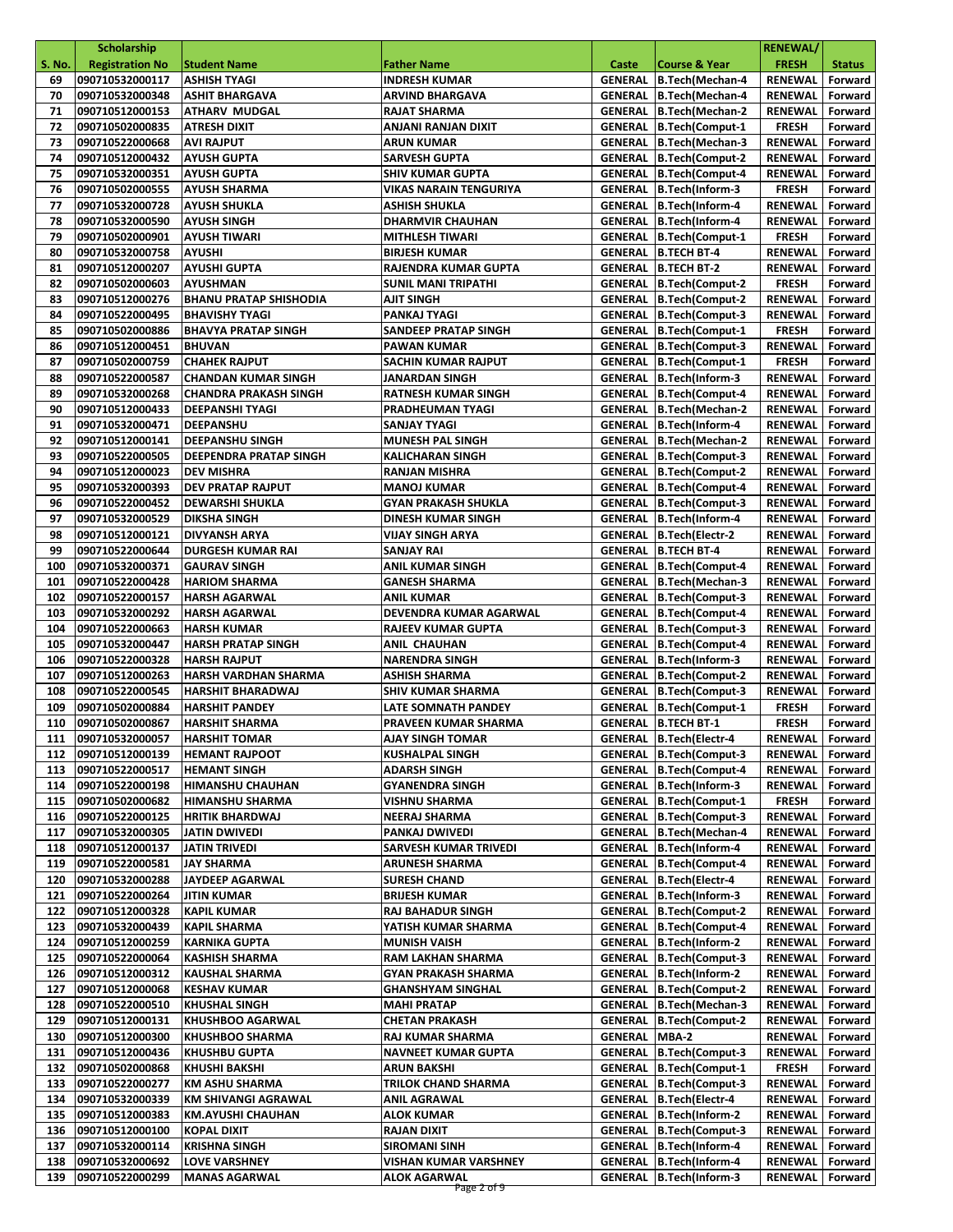|               | Scholarship            |                              |                                 |                |                                  | <b>RENEWAL/</b> |               |
|---------------|------------------------|------------------------------|---------------------------------|----------------|----------------------------------|-----------------|---------------|
| <b>S. No.</b> | <b>Registration No</b> | <b>Student Name</b>          | <b>Father Name</b>              | Caste          | <b>Course &amp; Year</b>         | <b>FRESH</b>    | <b>Status</b> |
| 140           | 090710522000375        | <b>MANASVI AGARWAL</b>       | P K AGARWAL                     | <b>GENERAL</b> | B.Tech(Comput-3                  | <b>RENEWAL</b>  | Forward       |
| 141           | 090710502000750        | <b>MANIKARNIKA CHAUHAN</b>   | <b>KULDEEP SINGH</b>            | <b>GENERAL</b> | <b>B.Tech(Comput-1</b>           | <b>FRESH</b>    | Forward       |
| 142           | 090710532000436        | <b>MANOJ KUMAR</b>           | <b>CHANDRAPAL SINGH</b>         |                | <b>GENERAL B.Tech(Comput-4</b>   | <b>RENEWAL</b>  | Forward       |
| 143           | 090710522000589        | <b>MANSI CHAUHAN</b>         | <b>SATENDRA KUMAR</b>           |                | GENERAL B.Tech(Inform-3          | RENEWAL         | Forward       |
| 144           | 090710512000202        | <b>MAYANK</b>                | ASHWANI KUMAR                   | <b>GENERAL</b> | <b>B.Tech(Comput-2</b>           | <b>RENEWAL</b>  | Forward       |
| 145           | 090710532000545        | <b>MAYANK AGRAWAL</b>        | <b>MUKESH KUMAR</b>             | <b>GENERAL</b> | B.Tech(Inform-4                  | <b>RENEWAL</b>  | Forward       |
| 146           | 090710502000745        | <b>MAYANK GUPTA</b>          | PRABHU DAYAL GUPTA              | GENERAL        | B.Tech(Comput-1                  | <b>FRESH</b>    | Forward       |
| 147           | 090710502000816        | <b>MAYANK SHARMA</b>         | JAGVEER SHARMA                  | GENERAL        | B.Tech(Comput-1                  | <b>FRESH</b>    | Forward       |
| 148           | 090710522000194        | <b>MAYANK SINGHAL</b>        | <b>PRADEEP SINGHAL</b>          |                | <b>GENERAL B.Tech(Comput-3</b>   | <b>RENEWAL</b>  | Forward       |
| 149           | 090710512000218        | <b>MAYANK VATS</b>           | SHRI PRAKASH SHARMA             |                | GENERAL B.Tech(Comput-2          | <b>RENEWAL</b>  | Forward       |
| 150           | 090710512000494        | MEGHA KUMARI                 | PREM SAGAR MISHRA               |                | GENERAL   B.Tech(Electr-2        | <b>RENEWAL</b>  | Forward       |
| 151           | 090710522000081        | <b>MOHIT AGRAWAL</b>         | ANIL KUMAR AGRAWAL              |                | <b>GENERAL B.Tech(Comput-4</b>   | <b>RENEWAL</b>  | Forward       |
| 152           | 090710502000820        | <b>MOHIT CHAUHAN</b>         | <b>VEER SINGH</b>               | <b>GENERAL</b> | B.Tech(Comput-1                  | <b>FRESH</b>    | Forward       |
| 153           | 090710532000197        | <b>MOHIT SHARMA</b>          | <b>SURESH SHARMA</b>            |                | GENERAL   B.Tech(Comput-4        | <b>RENEWAL</b>  | Forward       |
| 154           | 090710532000458        | <b>MUDITH UPADHYAY</b>       | LATE AVANISH UPADHYAY           |                | GENERAL B.Tech(Comput-4          | <b>RENEWAL</b>  | Forward       |
| 155           | 090710512000020        | <b>MUKUL AGGARWAL</b>        | <b>VIJAY KUMAR AGGARWAL</b>     | <b>GENERAL</b> | B.Tech(Inform-3                  | <b>RENEWAL</b>  | Forward       |
| 156           | 090710522000290        | <b>MUKUL CHAUHAN</b>         | AJENDRA KUMAR                   |                | GENERAL   B.Tech(Electr-3        | <b>RENEWAL</b>  | Forward       |
| 157           | 090710522000376        | <b>MUKUL GOEL</b>            | <b>DEEPAK KUMAR GOEL</b>        |                | GENERAL B.Tech(Inform-3          | RENEWAL         | Forward       |
| 158           | 090710502000788        | <b>NAKUL SHARMA</b>          | <b>RAJEEV SHARMA</b>            | <b>GENERAL</b> | B.Tech(Comput-1                  | <b>FRESH</b>    | Forward       |
| 159           | 090710532000265        | <b>NAMAN GUPTA</b>           | LATE NARENDRA KUMAR GUPTA       | <b>GENERAL</b> | B.Tech(Comput-4                  | <b>RENEWAL</b>  | Forward       |
| 160           | 090710512000106        | <b>NAMAN GUPTA</b>           | PANKAJ GUPTA                    |                | <b>GENERAL B.Tech(Comput-2</b>   | RENEWAL         | Forward       |
| 161           | 090710522000217        | <b>NIHARIKA GAUR</b>         | <b>PIYUSH GAUR</b>              |                | GENERAL B.Tech(Inform-3          | RENEWAL         | Forward       |
| 162           | 090710512000204        | <b>NISHIKA SINGH</b>         | <b>SANJAY KUMAR</b>             | <b>GENERAL</b> | B.Tech(Comput-2                  | <b>RENEWAL</b>  | Forward       |
| 163           | 090710532000492        | <b>NITESH RAGHAV</b>         | <b>SANJAY RAGHAV</b>            |                | GENERAL B.Tech(Mechan-4          | <b>RENEWAL</b>  | Forward       |
| 164           | 090710502000804        | NITYANAND UPADHYAY           | ANIL KUMAR UPADHYAY             | <b>GENERAL</b> | B.Tech(Comput-1                  | <b>FRESH</b>    | Forward       |
| 165           | 090710512000332        | <b>PALAK SINGH</b>           | <b>BRAJESH SINGH</b>            | <b>GENERAL</b> | B.Tech(Comput-2                  | <b>RENEWAL</b>  | Forward       |
| 166           | 090710512000061        | <b>PALAK SINGHAL</b>         | <b>PRADEEP SINGHAL</b>          | <b>GENERAL</b> | B.Tech(Comput-4                  | <b>RENEWAL</b>  | Forward       |
| 167           | 090710522000377        | <b>PARAS TOMAR</b>           | <b>PRATIPAL SINGH TOMAR</b>     |                | <b>GENERAL B.Tech(Comput-3</b>   | RENEWAL         | Forward       |
| 168           | 090710512000056        | <b>PARTH PANDEY</b>          | LATE PADMANABH PANDEY           |                | GENERAL B.Tech(Inform-2          | <b>RENEWAL</b>  | Forward       |
| 169           | 090710522000004        | PIYUSH KUMAR SINGH           | TARKESHWAR SINGH                |                | GENERAL   B.Tech (Electr-4       | <b>RENEWAL</b>  | Forward       |
| 170           | 090710512000273        | PIYUSH KUMAR UPADHYAY        | VED PRAKASH UPADHYAY            | <b>GENERAL</b> | B.Tech(Inform-2                  | <b>RENEWAL</b>  | Forward       |
| 171           | 090710532000319        | <b>PIYUSH MUDGAL</b>         | RAJKUMAR SHARMA                 | <b>GENERAL</b> | B.Tech(Inform-4                  | <b>RENEWAL</b>  | Forward       |
| 172           | 090710522000682        | PRABHAT KUMAR SINGH          | <b>GYANENDRA SINGH</b>          |                | GENERAL B.Tech(Inform-3          | <b>RENEWAL</b>  | Forward       |
| 173           | 090710522000456        | <b>PRABHAT MITTAL</b>        | SURENDRA KUMAR MITTAL           |                | GENERAL   B.Tech(Electr-3        | RENEWAL         | Forward       |
| 174           | 090710522000346        | <b>PRADUMN GAUD</b>          | <b>SURESH CHAND</b>             | <b>GENERAL</b> | B.Tech(Comput-3                  | <b>RENEWAL</b>  | Forward       |
| 175           | 090710532000648        | PRAJWAL SHARMA               | <b>BRIJENDRA KUMAR SHARMA</b>   |                | GENERAL   B.Tech(Comput-4        | RENEWAL         | Forward       |
| 176           | 090710522000020        | <b>PRAKHAR GUPTA</b>         | <b>SURENDRA KUMAR GUPTA</b>     |                | GENERAL B.Tech(Mechan-4          | <b>RENEWAL</b>  | Forward       |
| 177           | 090710512000350        | <b>PRAKHAR PRATAP SINGH</b>  | RAGHVENDRA SINGH CHAUHAN        | <b>GENERAL</b> | B.Tech(Civil-2                   | <b>RENEWAL</b>  | Forward       |
| 178           | 090710502000760        | <b>PRAKHAR TIWARI</b>        | SRI SHITALA PRASAD TIWARI       |                | <b>GENERAL B.Tech(Comput-1</b>   | <b>FRESH</b>    | Forward       |
| 179           | 090710522000551        | <b>PRANAV SINGH</b>          | <b>ROOP KUMAR SINGH</b>         |                | GENERAL B.Tech(Mechan-4          | <b>RENEWAL</b>  | Forward       |
| 180           | 090710522000043        | <b>PRANV TYAGI</b>           | NIRAJ TYAGI                     | <b>GENERAL</b> | B.Tech(Mechan-4                  | <b>RENEWAL</b>  | Forward       |
| 181           | 090710522000158        | <b>PRASHANT CHAND</b>        | <b>SHIV KUMAR CHAND</b>         |                | <b>GENERAL B.Tech(Comput-3</b>   | <b>RENEWAL</b>  | Forward       |
|               | 182 090710532000261    | <b>PRASHANT CHOUBEY</b>      | <b>MAHA PRASAD CHOUBEY</b>      |                | GENERAL B.Tech(Comput-4          | RENEWAL Forward |               |
| 183           | 090710512000174        | <b>PRASHANT KUMAR</b>        | <b>LAL SINGH</b>                |                | <b>GENERAL   B.Tech(Comput-3</b> | RENEWAL         | Forward       |
| 184           | 090710532000720        | <b>PRASHANT SHARMA</b>       | DINESH KUMAR SHARMA             |                | GENERAL B.Tech(Civil-4           | RENEWAL         | Forward       |
| 185           | 090710522000538        | <b>PRASOON BHARDWAJ</b>      | <b>KULDEEP KISHORE BHARDWAJ</b> |                | <b>GENERAL B.Tech(Comput-3</b>   | RENEWAL         | Forward       |
| 186           | 090710502000756        | <b>PRATEEK KUMAR DUBEY</b>   | YOGESH KUMAR DUBEY              |                | <b>GENERAL B.Tech(Comput-1</b>   | <b>FRESH</b>    | Forward       |
| 187           | 090710512000331        | <b>PRATEEK MOHAN</b>         | <b>BRAJESH SINGH</b>            | <b>GENERAL</b> | B.Tech(Comput-2                  | <b>RENEWAL</b>  | Forward       |
| 188           | 090710522000232        | <b>PRATHAM GUPTA</b>         | <b>SUDHIR GUPTA</b>             |                | GENERAL   B.Tech(Electr-3        | RENEWAL         | Forward       |
| 189           | 090710532000303        | <b>PRAVEEN BHATT</b>         | <b>BASANT BALLABH BHATT</b>     |                | GENERAL B.Tech(Inform-4          | RENEWAL         | Forward       |
| 190           | 090710512000161        | <b>PRERNA SAXENA</b>         | AJEET KUMAR SAXENA              | GENERAL        | B.Tech(Comput-2                  | RENEWAL         | Forward       |
| 191           | 090710532000446        | <b>PRINCE CHAUHAN</b>        | <b>RAMESH CHAND</b>             | GENERAL        | B.Tech(Inform-4                  | <b>RENEWAL</b>  | Forward       |
| 192           | 090710512000134        | <b>PRINCE CHAUHAN</b>        | <b>SUSHIL KUMAR</b>             | GENERAL        | B.Tech(Comput-2                  | RENEWAL         | Forward       |
| 193           | 090710512000410        | <b>PRINCE SHARMA</b>         | SUBHASH SHARMA                  | <b>GENERAL</b> | MBA-2                            | <b>RENEWAL</b>  | Forward       |
| 194           | 090710512000095        | PRIYAM CHAUHAN               | PAWANJEET DIWAKAR               | <b>GENERAL</b> | <b>B.Tech(Comput-4</b>           | RENEWAL         | Forward       |
| 195           | 090710512000226        | <b>PRIYANSHU GOEL</b>        | <b>MUKESH GOEL</b>              |                | <b>GENERAL B.Tech(Comput-2</b>   | RENEWAL         | Forward       |
| 196           | 090710522000250        | <b>PRIYANSHU KUMAR</b>       | <b>ARJUN SINGH</b>              | GENERAL        | B.Tech(Mechan-3                  | RENEWAL         | Forward       |
| 197           | 090710522000055        | PRIYANSHU SHARMA             | DEVENDER SHARMA                 |                | GENERAL B.Tech(Inform-4          | RENEWAL         | Forward       |
| 198           | 090710522000542        | <b>PRIYESH KUMAR DWIVEDI</b> | <b>MANNAN DWIVEDI</b>           |                | <b>GENERAL B.Tech(Comput-3</b>   | RENEWAL         | Forward       |
| 199           | 090710512000144        | <b>PULKIT SINGHAL</b>        | <b>SANJAY SINGHAL</b>           | GENERAL        | B.Tech(Comput-4                  | RENEWAL         | Forward       |
| 200           | 090710522000494        | <b>PUNIT CHAUHAN</b>         | <b>AMBRISH KUMAR</b>            |                | GENERAL B.Tech(Inform-3          | RENEWAL         | Forward       |
| 201           | 090710522000388        | <b>RACHIT GARG</b>           | AJAY GARG                       |                | GENERAL B.Tech(Electr-3          | <b>RENEWAL</b>  | Forward       |
| 202           | 090710502000656        | <b>RACHIT GUPTA</b>          | <b>BHUVNESH GUPTA</b>           | <b>GENERAL</b> | B.Tech(Comput-1                  | <b>FRESH</b>    | Forward       |
| 203           | 090710532000215        | <b>RAGHAV RASTOGI</b>        | <b>SANJAY RASTOGI</b>           | GENERAL        | B.Tech(Comput-4                  | <b>RENEWAL</b>  | Forward       |
| 204           | 090710512000511        | <b>RAHUL PANDEY</b>          | AVINASH KUMAR PANDEY            |                | GENERAL B.Tech(Comput-4          | <b>RENEWAL</b>  | Forward       |
| 205           | 090710512000399        | <b>RAJ GUPTA</b>             | OM PRAKASH GUPTA                | <b>GENERAL</b> | B.Tech(Inform-3                  | RENEWAL         | Forward       |
| 206           | 090710512000206        | <b>RAJ KESARWANI</b>         | RAM CHANDRA KESARWANI           |                | <b>GENERAL B.Tech(Comput-2</b>   | RENEWAL         | Forward       |
| 207           | 090710532000347        | RAJAT KUMAR AGARWAL          | AJAY KUMAR AGARWAL              |                | GENERAL B.Tech(Electr-4          | RENEWAL         | Forward       |
| 208           | 090710522000146        | <b>RAJAT PRATAP SINGH</b>    | <b>DESHRAJ SINGH</b>            |                | <b>GENERAL B.Tech(Comput-3</b>   | RENEWAL         | Forward       |
| 209           | 090710522000111        | <b>RAJKUMAR</b>              | <b>DHARAMPAL SINGH</b>          | <b>GENERAL</b> | B.Tech(Mechan-3                  | <b>RENEWAL</b>  | Forward       |
| 210           | 090710512000088        | <b>RAJNEESH GAUTAM</b>       | SATYA DEV GAUTAM<br>Page 3 of 9 |                | GENERAL B.Tech(Electr-4          | RENEWAL         | Forward       |
|               |                        |                              |                                 |                |                                  |                 |               |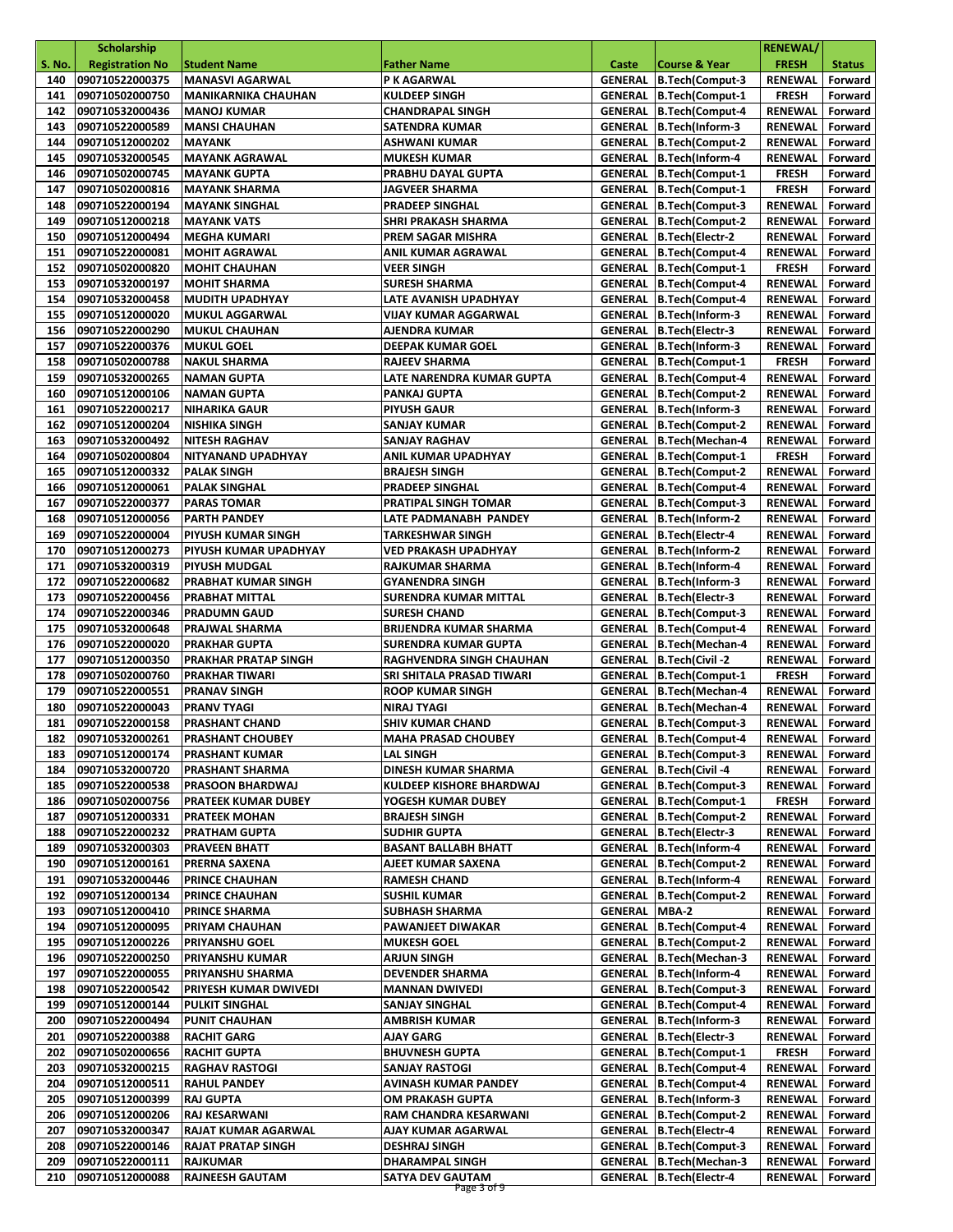|               | Scholarship                        |                                                    |                                                 |                      |                                                                    | <b>RENEWAL/</b>           |                    |
|---------------|------------------------------------|----------------------------------------------------|-------------------------------------------------|----------------------|--------------------------------------------------------------------|---------------------------|--------------------|
| <b>S. No.</b> | <b>Registration No</b>             | <b>Student Name</b>                                | <b>Father Name</b>                              | Caste                | <b>Course &amp; Year</b>                                           | <b>FRESH</b>              | <b>Status</b>      |
| 211           | 090710522000549                    | <b>RAJRISHI KUMAR</b>                              | A K SRIVASTAVA                                  | <b>GENERAL</b>       | B.Tech(Comput-4                                                    | <b>RENEWAL</b>            | Forward            |
| 212           | 090710532000271                    | RAJVIKRAM SAXENA                                   | <b>OMBABU SAXENA</b>                            |                      | GENERAL B.Tech(Inform-4                                            | <b>RENEWAL</b>            | Forward            |
| 213           | 090710512000469                    | <b>RAMAN GUPTA</b>                                 | <b>ANIL GUPTA</b>                               |                      | <b>GENERAL B.Tech(Comput-2</b>                                     | RENEWAL                   | Forward            |
| 214           | 090710522000321                    | <b>REETIK KUMAR PANDEY</b>                         | <b>RAVI KUMAR PANDEY</b>                        | <b>GENERAL</b>       | B.Tech(Comput-3                                                    | <b>RENEWAL</b>            | Forward            |
| 215           | 090710512000452                    | RICHA TIWARI                                       | <b>RAMESHWAR TIWARI</b>                         | <b>GENERAL</b>       | <b>B.Tech(Comput-2</b>                                             | <b>RENEWAL</b>            | Forward            |
| 216           | 090710502000869                    | <b>RISHABH SANGAL</b>                              | <b>SUNIL SANGAL</b>                             | <b>GENERAL</b>       | B.Tech(Comput-1                                                    | <b>FRESH</b>              | Forward            |
| 217           | 090710512000209                    | <b>RISHABH VARSHNEY</b>                            | ALOK KUMAR                                      | <b>GENERAL</b>       | B.Tech(Comput-3                                                    | <b>RENEWAL</b>            | Forward            |
| 218           | 090710532000646                    | RITIKA RAJPUT                                      | <b>VIPIN KUMAR RAJPUT</b>                       | <b>GENERAL</b>       | B.Tech(Inform-4                                                    | <b>RENEWAL</b>            | Forward            |
| 219           | 090710512000043                    | <b>RITUL GUPTA</b>                                 | <b>MANOJ GUPTA</b>                              |                      | <b>GENERAL B.Tech(Comput-2</b>                                     | RENEWAL                   | Forward            |
| 220<br>221    | 090710512000296<br>090710512000270 | <b>RUNIT KUMAR</b><br><b>RUPALI SINGH</b>          | VIJENDRA SINGH<br>KAMLESH SINGH                 |                      | <b>GENERAL B.Tech(Comput-2</b><br><b>GENERAL   B.Tech(Comput-2</b> | RENEWAL<br><b>RENEWAL</b> | Forward<br>Forward |
| 222           | 090710512000240                    | <b>SACHIN CHAUHAN</b>                              | <b>LOKENDRA SINGH</b>                           |                      | GENERAL B.Tech(Inform-2                                            | <b>RENEWAL</b>            | Forward            |
| 223           | 090710502000610                    | <b>SAGAR</b>                                       | <b>KARAMVEER SINGH</b>                          |                      | <b>GENERAL B.Tech(Comput-3</b>                                     | <b>FRESH</b>              | Forward            |
| 224           | 090710512000287                    | <b>SAHIL SRIVASTAVA</b>                            | RAJEEV RANJAN SRIVASTAVA                        |                      | GENERAL B.Tech(Comput-2                                            | <b>RENEWAL</b>            | Forward            |
| 225           | 090710512000319                    | SAKSHI SRIVASTAVA                                  | KAUSHAL KUMAR SRIVASTAVA                        |                      | <b>GENERAL   B.TECH BT-2</b>                                       | RENEWAL                   | Forward            |
| 226           | 090710512000367                    | <b>SAKSHI VARSHNEY</b>                             | <b>BRIJESH KUMAR VARSHNEY</b>                   |                      | <b>GENERAL B.Tech(Comput-2</b>                                     | <b>RENEWAL</b>            | Forward            |
| 227           | 090710522000583                    | <b>SARANSH RAI</b>                                 | <b>MANINDRA NATH RAI</b>                        |                      | GENERAL B.Tech(Electr-3                                            | RENEWAL                   | Forward            |
| 228           | 090710532000109                    | <b>SARTHAK</b>                                     | GHANSHYAM                                       |                      | GENERAL B.Tech(Electr-4                                            | <b>RENEWAL</b>            | Forward            |
| 229           | 090710512000518                    | <b>SARTHAK GUPTA</b>                               | <b>RAJUL GUPTA</b>                              | <b>GENERAL</b>       | <b>B.Tech(Comput-2</b>                                             | <b>RENEWAL</b>            | Forward            |
| 230           | 090710502000896                    | <b>SARTHAK SRIVASTAVA</b>                          | AMRENDRA KUMAR SRIVASTAVA                       |                      | <b>GENERAL B.Tech(Comput-1</b>                                     | <b>FRESH</b>              | Forward            |
| 231           | 090710502000719                    | <b>SATYA DEV PANDEY</b>                            | DHIRENDRA KUMAR PANDEY                          |                      | GENERAL B.Tech(Inform-1                                            | <b>FRESH</b>              | Forward            |
| 232           | 090710522000082                    | <b>SAUMYA AGARWAL</b>                              | SANDEEP AGARWAL                                 | <b>GENERAL</b>       | B.Tech(Inform-3                                                    | <b>RENEWAL</b>            | Forward            |
| 233           | 090710512000320                    | <b>SAURABH TRIGUNAYAT</b>                          | RAM PRAKASH TRIGUNAYAT                          |                      | <b>GENERAL B.Tech(Comput-2</b>                                     | RENEWAL                   | Forward            |
| 234           | 090710512000057                    | <b>SAURABH TYAGI</b>                               | <b>MUKESH KUMAR</b>                             |                      | GENERAL B.Tech(Mechan-2                                            | RENEWAL                   | Forward            |
| 235           | 090710512000380                    | <b>SHALINI MISHRA</b>                              | <b>ANUP KUMAR MISHRA</b>                        |                      | <b>GENERAL   B.Tech(Comput-2</b>                                   | <b>RENEWAL</b>            | Forward            |
| 236           | 090710512000205                    | <b>SHALU SINGH</b>                                 | <b>DINESH SINGH</b>                             | <b>GENERAL</b>       | <b>B.TECH BT-2</b>                                                 | <b>RENEWAL</b>            | Forward            |
| 237           | 090710512000498                    | <b>SHIKHA SINGH</b>                                | <b>HARENDRA PRATAP SINGH</b>                    | <b>GENERAL MBA-2</b> |                                                                    | RENEWAL                   | Forward            |
| 238<br>239    | 090710512000149<br>090710512000360 | <b>SHIKHAR SRIVASTAVA</b><br><b>SHIVAM CHAUHAN</b> | RAKESH BIHARI SRIVASTAVA<br><b>HEMRAJ SINGH</b> | <b>GENERAL</b>       | <b>GENERAL B.Tech(Comput-2</b><br>B.Tech(Inform-2                  | RENEWAL<br><b>RENEWAL</b> | Forward<br>Forward |
| 240           | 090710512000475                    | <b>SHIVAM GUPTA</b>                                | <b>ASHOK KUMAR GUPTA</b>                        | <b>GENERAL</b>       | B.Tech(Comput-4                                                    | <b>RENEWAL</b>            | Forward            |
| 241           | 090710522000257                    | <b>SHIVAM KUMAR</b>                                | <b>RAJESH SINGH</b>                             |                      | GENERAL B.Tech(Inform-3                                            | RENEWAL                   | Forward            |
| 242           | 090710532000134                    | <b>SHIVAM KUMAR GARG</b>                           | YOGESH KUMAR GARG                               |                      | <b>GENERAL B.Tech(Comput-4</b>                                     | <b>RENEWAL</b>            | Forward            |
| 243           | 090710522000172                    | <b>SHIVAM MISHRA</b>                               | RAVI BHUSHAN MISHRA                             | <b>GENERAL</b>       | B.Tech(Inform-3                                                    | RENEWAL                   | Forward            |
| 244           | 090710532000304                    | <b>SHIVAM MITTAL</b>                               | <b>SANJAY MITTAL</b>                            |                      | GENERAL B.Tech(Mechan-4                                            | RENEWAL                   | Forward            |
| 245           | 090710532000397                    | <b>SHIVAM RAI</b>                                  | SANJAY KUMAR RAI                                |                      | <b>GENERAL B.Tech(Comput-4</b>                                     | RENEWAL                   | Forward            |
| 246           | 090710512000125                    | SHIVAM SHARMA                                      | SHIV KUMAR SHARMA                               |                      | GENERAL B.Tech(Mechan-4                                            | RENEWAL                   | Forward            |
| 247           | 090710532000191                    | SHIVAM SINGH                                       | SHAILENDRA KUMAR SINGH                          |                      | GENERAL B.Tech(Inform-4                                            | RENEWAL                   | Forward            |
| 248           | 090710522000143                    | <b>SHIVAM SOM</b>                                  | <b>GAJENDRA SOM</b>                             |                      | <b>GENERAL B.Tech(Comput-3</b>                                     | RENEWAL                   | Forward            |
| 249           | 090710512000234                    | SHIVANGEE SRIVASTAVA                               | SHASHI KUMAR SRIVASTAVA                         |                      | GENERAL   B.Tech(Comput-2                                          | <b>RENEWAL</b>            | Forward            |
| 250           | 090710512000454                    | <b>SHIVANK CHAUHAN</b>                             | <b>MADAN PAL SINGH</b>                          |                      | GENERAL B.Tech(Inform-2                                            | <b>RENEWAL</b>            | Forward            |
| 251           | 090710512000317                    | <b>SHIVASHISH PANDEY</b>                           | <b>SANJAY PANDEY</b>                            |                      | GENERAL B.Tech(Mechan-2                                            | <b>RENEWAL</b>            | Forward            |
| 252           | 090710502000855                    | SHIVENDRA MISHRA                                   | <b>RAMKANTH MISHRA</b>                          |                      | <b>GENERAL B.Tech(Comput-2</b>                                     | <b>FRESH</b>              | Forward            |
|               | 253 090710512000146 SHOBHIT GARG   |                                                    | SANJEEV KUMAR GARG                              |                      | GENERAL B.Tech(Comput-4                                            | RENEWAL Forward           |                    |
| 254           | 090710512000501<br>090710512000502 | <b>SHREYA</b>                                      | <b>BHUVANESH TRIPATHI</b>                       |                      | <b>GENERAL B.Tech(Comput-2</b><br><b>GENERAL B.Tech(Comput-2</b>   | RENEWAL<br>RENEWAL        | Forward<br>Forward |
| 255<br>256    | 090710512000082                    | <b>SHRISTI RAI</b><br><b>SHRIYA GOEL</b>           | AMARESH RAI<br><b>SUBHASH GOEL</b>              |                      | GENERAL B.Tech(Comput-2                                            | <b>RENEWAL</b>            | Forward            |
| 257           | 090710512000245                    | <b>SHRUTI GUPTA</b>                                | <b>MANISH GUPTA</b>                             |                      | GENERAL B.Tech(Inform-2                                            | RENEWAL                   | Forward            |
| 258           | 090710522000484                    | <b>SHUBHAM PANDEY</b>                              | AJAY PRAKASH PANDEY                             |                      | GENERAL B.Tech(Mechan-3                                            | RENEWAL                   | Forward            |
| 259           | 090710522000114                    | <b>SHUBHAM TIWARI</b>                              | OMPRAKASH TIWARI                                |                      | <b>GENERAL   B.TECH BT-3</b>                                       | RENEWAL                   | Forward            |
| 260           | 090710522000415                    | SHUBHAM TRIPATHI                                   | KAILASH NARAYAN TRIPATHI                        |                      | GENERAL B.Tech(Comput-3                                            | RENEWAL                   | Forward            |
| 261           | 090710532000691                    | <b>SHUBHAM VARSHNEY</b>                            | <b>DEVENDRA VARSHNEY</b>                        |                      | GENERAL B.Tech(Comput-4                                            | RENEWAL                   | Forward            |
| 262           | 090710512000107                    | <b>SHUBHI BHATNAGAR</b>                            | AJAY KUMAR BHATNAGAR                            |                      | GENERAL B.Tech(Inform-2                                            | RENEWAL                   | Forward            |
| 263           | 090710532000689                    | <b>SHWETA SHARMA</b>                               | <b>AKSHAY SHARMA</b>                            |                      | GENERAL   B.Tech (Electr-4                                         | RENEWAL                   | Forward            |
| 264           | 090710532000233                    | <b>SIDDARTHA GUPTA</b>                             | SHEETALA PRASAD GUPTA                           |                      | GENERAL B.Tech(Mechan-4                                            | RENEWAL                   | Forward            |
| 265           | 090710512000386                    | <b>SIMMI SINGH PAWAR</b>                           | <b>RANJEET SINGH</b>                            | <b>GENERAL</b>       | B.Tech(Inform-2                                                    | RENEWAL                   | Forward            |
| 266           | 090710532000096                    | <b>SONAL TANDON</b>                                | <b>ANIL KUMAR TANDON</b>                        |                      | GENERAL B.Tech(Comput-4                                            | RENEWAL                   | Forward            |
| 267           | 090710522000071                    | <b>SPARSH AGARWAL</b>                              | <b>SHYAM AGARWAL</b>                            |                      | GENERAL   B.Tech (Electr-4                                         | RENEWAL                   | Forward            |
| 268           | 090710512000275                    | <b>SPARSH TANDON</b>                               | <b>RAJEEV TANDON</b>                            |                      | GENERAL   B.Tech(Comput-3                                          | RENEWAL                   | Forward            |
| 269<br>270    | 090710522000286<br>090710512000118 | SRASHTI JADAUN<br><b>SRISHTI TIWARI</b>            | SATENDRA PAL SINGH JADAUN<br>SADASHIV TIWARI    |                      | <b>GENERAL   B.TECH BT-3</b><br>GENERAL B.Tech(Inform-2            | RENEWAL<br>RENEWAL        | Forward<br>Forward |
| 271           | 090710502000777                    | <b>SUBRAT SINDHU</b>                               | <b>VIJAYANT KR SINGH</b>                        |                      | GENERAL B.Tech(Comput-1                                            | <b>FRESH</b>              | Forward            |
| 272           | 090710522000635                    | SUMIT TRIPATHI                                     | JAINENDRA TRIPATHI                              |                      | <b>GENERAL B.Tech(Comput-3</b>                                     | RENEWAL                   | Forward            |
| 273           | 090710532000764                    | SUMIT UPADHYAY                                     | <b>MR SHYAMDHAR UPADHYAY</b>                    |                      | GENERAL B.Tech(Comput-4                                            | RENEWAL                   | Forward            |
| 274           | 090710532000083                    | SURYAKANT BHARGAVA                                 | LATE MR SATISH KUMAR SHARMA                     |                      | GENERAL   B.Tech(Comput-4                                          | RENEWAL                   | Forward            |
| 275           | 090710512000457                    | SURYANSH PRATAP SINGH                              | <b>ANAND KUMAR SINGH</b>                        |                      | GENERAL   B.Tech (Electr-2                                         | RENEWAL                   | Forward            |
| 276           | 090710522000171                    | <b>SUYASH SINGHAL</b>                              | PRADEEP KUMAR SINGHAL                           |                      | GENERAL B.Tech(Inform-3                                            | RENEWAL                   | Forward            |
| 277           | 090710532000201                    | <b>SWAPNIL SINGH</b>                               | <b>HOSHILA SINGH</b>                            |                      | GENERAL   B.Tech (Electr-4                                         | RENEWAL                   | Forward            |
| 278           | 090710512000493                    | <b>TAKSH CHANANA</b>                               | PRAVEEN CHANANA                                 |                      | GENERAL B.Tech(Comput-2                                            | RENEWAL                   | Forward            |
| 279           | 090710522000351                    | <b>TANISH VARSHNEY</b>                             | <b>SUDHIR VARSHNEY</b>                          | <b>GENERAL</b>       | B.Tech(Electr-3                                                    | RENEWAL                   | Forward            |
| 280           | 090710512000462                    | TANU KESHARWANI                                    | SATISH CHANDRA KESHARWANI                       | GENERAL              | B.Tech(Comput-2                                                    | RENEWAL                   | Forward            |
| 281           | 090710512000368                    | <b>TANYA GUPTA</b>                                 | <b>ANURAG GUPTA</b><br>Page 4 of 9              |                      | GENERAL B.Tech(Comput-2                                            | RENEWAL                   | Forward            |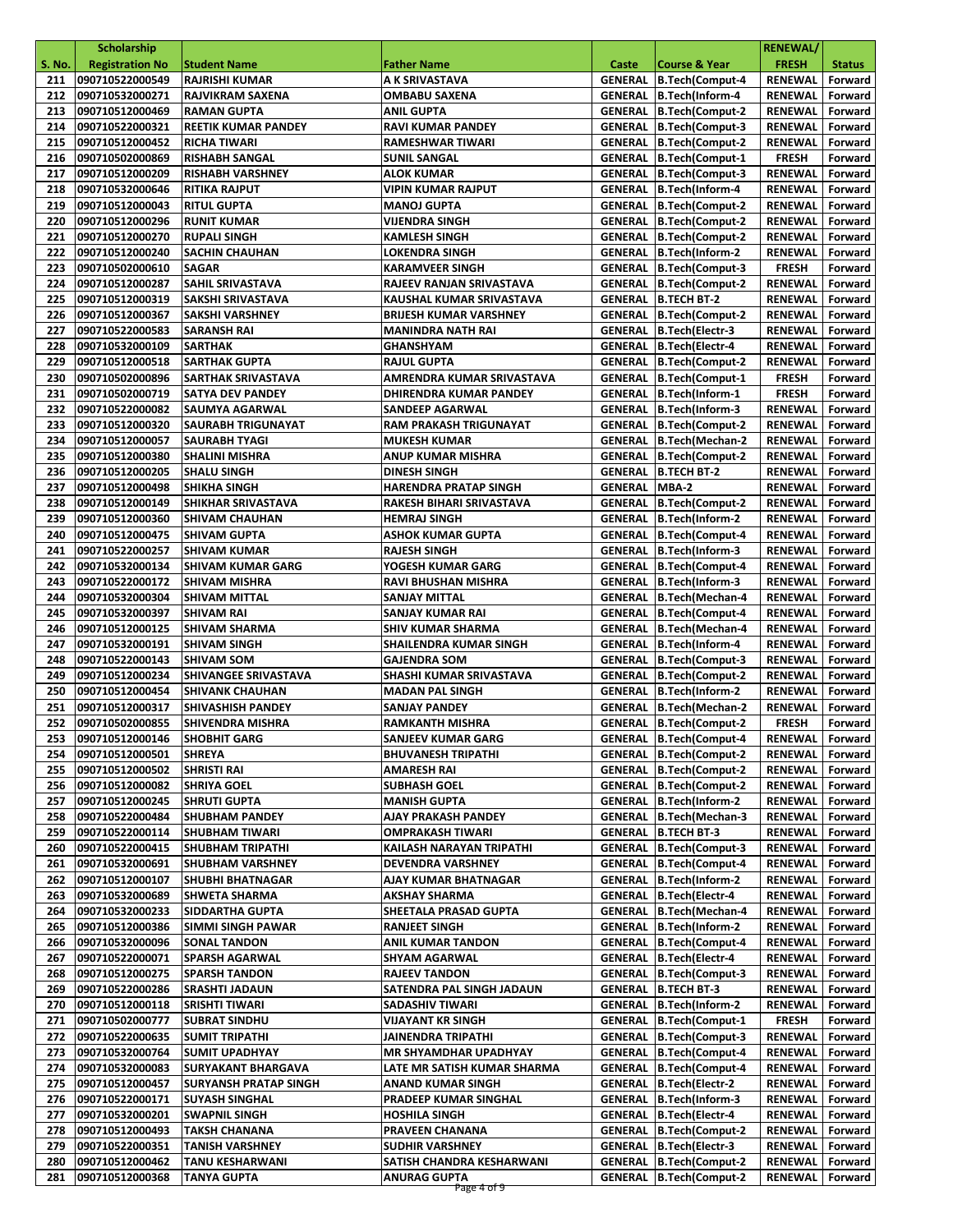|               | <b>Scholarship</b>                 |                                                      |                                           |       |                                                         | <b>RENEWAL/</b>           |                    |
|---------------|------------------------------------|------------------------------------------------------|-------------------------------------------|-------|---------------------------------------------------------|---------------------------|--------------------|
| <b>S. No.</b> | <b>Registration No</b>             | <b>Student Name</b>                                  | <b>Father Name</b>                        | Caste | <b>Course &amp; Year</b>                                | <b>FRESH</b>              | <b>Status</b>      |
| 282           | 090710522000296                    | <b>TUSHAR RAJPUT</b>                                 | <b>CHARAN SINGH</b>                       |       | GENERAL   B.Tech(Mechan-3                               | RENEWAL                   | Forward            |
| 283           | 090710522000134                    | <b>TUSHAR SHARMA</b>                                 | <b>VEDPRAKASH SHARMA</b>                  |       | GENERAL B.Tech(Comput-3                                 | RENEWAL                   | Forward            |
| 284           | 090710512000211                    | <b>UDIT KUMAR</b>                                    | YOGESH KUMAR                              |       | GENERAL B.Tech(Inform-2                                 | <b>RENEWAL</b>            | Forward            |
| 285           | 090710502000870                    | <b>UTKARSH SAXENA</b>                                | SANJEEV SAXENA                            |       | <b>GENERAL B.Tech(Comput-1</b>                          | <b>FRESH</b>              | Forward            |
| 286           | 090710522000308                    | VAIBHAV                                              | <b>MAHESH SINGH</b>                       |       | <b>GENERAL B.Tech(Comput-3</b>                          | <b>RENEWAL</b>            | Forward            |
| 287           | 090710522000254                    | <b>VAIBHAV SRIVASTAVA</b>                            | ATUL KUMAR SRIVASTAVA                     |       | GENERAL B.Tech(Comput-4                                 | <b>RENEWAL</b>            | Forward            |
| 288           | 090710512000195                    | VANSH TYAGI                                          | <b>ANIL KUMAR TYAGI</b>                   |       | GENERAL B.Tech(Inform-2                                 | <b>RENEWAL</b>            | Forward            |
| 289           | 090710522000309                    | VASHU BHARDWAJ                                       | <b>MAHESH CHAND</b>                       |       | GENERAL B.Tech(Inform-3                                 | RENEWAL                   | Forward            |
| 290           | 090710502000681                    | VIBHAV SHUKLA                                        | <b>ANIL KUMAR SHUKLA</b>                  |       | <b>GENERAL   B.Tech(Comput-1</b>                        | <b>FRESH</b>              | Forward            |
| 291           | 090710502000877                    | VIKALP BAJPAI                                        | <b>SUNIL KUMAR BAJPAI</b>                 |       | <b>GENERAL B.Tech(Comput-1</b>                          | <b>FRESH</b>              | Forward            |
| 292           | 090710522000256                    | VIKASH KUMAR                                         | <b>RAJKUMAR SINGH</b>                     |       | GENERAL B.Tech(Inform-3                                 | <b>RENEWAL</b>            | Forward            |
| 293           | 090710532000573                    | <b>VINEET KUMAR SHARMA</b>                           | SANKAR LAL SHARMA                         |       | <b>GENERAL B.TECH BT-4</b>                              | <b>RENEWAL</b>            | Forward            |
| 294           | 090710522000479                    | VIPIN KUMAR                                          | <b>DILEEP KUMAR</b>                       |       | GENERAL B.Tech(Civil-3                                  | <b>RENEWAL</b>            | Forward            |
| 295           | 090710512000381                    | VISHAL GUPTA                                         | <b>PAWAN GUPTA</b>                        |       | GENERAL   B.Tech(Comput-2                               | RENEWAL                   | Forward            |
| 296           | 090710522000402                    | VISHAL PUNDIR                                        | <b>KANWAR PAL PUNDIR</b>                  |       | <b>GENERAL B.Tech(Comput-3</b>                          | RENEWAL                   | Forward            |
| 297           | 090710532000394                    | VISHAL PUNDIR                                        | <b>RAKESH PUNDIR</b>                      |       | GENERAL B.Tech(Comput-4                                 | RENEWAL                   | Forward            |
| 298           | 090710522000430                    | VISHAL RANA                                          | <b>INDERPAL SINGH</b>                     |       | GENERAL   B.Tech(Electr-3                               | <b>RENEWAL</b>            | Forward            |
| 299           | 090710522000684                    | VISHWAJEET TIWARI                                    | <b>BISHAMBHER TIWARI</b>                  |       | <b>GENERAL B.Tech(Comput-4</b>                          | RENEWAL                   | Forward            |
| 300           | 090710522000391                    | <b>VISHWAS AGGARWAL</b>                              | <b>RAJESH AGGARWAL</b>                    |       | GENERAL B.Tech(Inform-3                                 | <b>RENEWAL</b>            | Forward            |
| 301           | 090710522000379                    | YASH AWASTHI                                         | <b>MUKESH AWASTHI</b>                     |       | GENERAL B.Tech(Inform-3                                 | RENEWAL                   | Forward            |
| 302           | 090710532000294                    | YASH KUMAR                                           | <b>NIRANJAN SINGH</b>                     |       | GENERAL B.Tech(Inform-4                                 | RENEWAL                   | Forward            |
| 303           | 090710512000447                    | YASH SISODIA                                         | SHAILENDRA SINGH SISODIA                  |       | GENERAL B.Tech(Electr-2                                 | RENEWAL                   | Forward            |
| 304<br>305    | 090710432000448<br>090710422000574 | <b>AHTESHAM</b>                                      | <b>MOHD MEHTAB</b>                        |       | MINORITY B.Tech(Comput-4                                | RENEWAL                   | Forward            |
|               |                                    | AMAN SAIFI                                           | <b>MOHD YUNUS SAIFI</b>                   |       | MINORITY B.Tech(Electr-3                                | RENEWAL                   | Forward            |
| 306           | 090710412000127                    | <b>ANAS SABBAG</b>                                   | <b>SALEEM SABBAG</b>                      |       | MINORITY B.Tech(Comput-2                                | <b>RENEWAL</b>            | Forward            |
| 307<br>308    | 090710422000018<br>090710422000595 | <b>ARMAN SHAH</b>                                    | <b>MD SATTAR SHAH</b><br><b>NABAB ALI</b> |       | MINORITY B.Tech(Electr-3<br>MINORITY B.Tech(Comput-4    | <b>RENEWAL</b>            | Forward            |
| 309           | 090710412000158                    | ASIF ALI                                             |                                           |       | MINORITY B.Tech(Comput-2                                | RENEWAL                   | Forward<br>Forward |
| 310           | 090710432000443                    | <b>ATEEK AHAMAD</b><br><b>AZEEMUSHAN ALI</b>         | <b>KAMAL AHAMAD</b><br><b>ZEESHAN ALI</b> |       | MINORITY B.Tech(Comput-4                                | RENEWAL<br>RENEWAL        | Forward            |
| 311           | 090710432000519                    | <b>BADRUZZAMA</b>                                    | HAKEEM QAMRUZZAMA                         |       | MINORITY B.Tech(Mechan-4                                | RENEWAL                   | Forward            |
| 312           | 090710422000168                    | <b>BILAL AHMAD</b>                                   | YASEEN                                    |       | MINORITY B.Tech (Mechan-3                               | RENEWAL                   | Forward            |
| 313           | 090710412000425                    | <b>DANISH ALI</b>                                    | <b>SARFARAZ AHMAD</b>                     |       | MINORITY B.Tech(Comput-2                                | <b>RENEWAL</b>            | Forward            |
| 314           | 090710422000103                    | <b>DANISH KHAN</b>                                   | <b>SHAMSUDDIN KHAN</b>                    |       | MINORITY B.Tech(Comput-3                                | RENEWAL                   | Forward            |
| 315           | 090710422000630                    | <b>DARAKSHAN ISHAQUE</b>                             | <b>MD ISHAQUE</b>                         |       | MINORITY B.Tech(Comput-3                                | RENEWAL                   | Forward            |
| 316           | 090710422000042                    | <b>DISHI JAIN</b>                                    | AMIT JAIN                                 |       | MINORITY B.Tech(Comput-3                                | <b>RENEWAL</b>            | Forward            |
| 317           | 090710412000067                    | <b>FAHAD IQBAL</b>                                   | IQBAL MUSTAFA                             |       | MINORITY   B.Tech (Electr-2                             | RENEWAL                   | Forward            |
| 318           | 090710432000547                    | <b>FAIZ AHMAD</b>                                    | <b>NISAR KHAN</b>                         |       | MINORITY B.Tech(Comput-4                                | RENEWAL                   | Forward            |
| 319           | 090710422000445                    | <b>FAIZAN ALI</b>                                    | <b>MOOBARAK ALI</b>                       |       | MINORITY B.Tech(Comput-3                                | <b>RENEWAL</b>            | Forward            |
| 320           | 090710422000154                    | <b>GULFRAZ</b>                                       | AHMAD HASAN                               |       | MINORITY B.Tech(Comput-3                                | <b>RENEWAL</b>            | Forward            |
| 321           | 090710412000140                    | <b>IFRA KHAN</b>                                     | <b>NOOR AMHAD</b>                         |       | MINORITY B.Tech(Comput-3                                | <b>RENEWAL</b>            | Forward            |
| 322           | 090710432000296                    | <b>IMTIYAZ AHMAD</b>                                 | ANISH AHMAD                               |       | MINORITY B.Tech(Comput-4                                | <b>RENEWAL</b>            | Forward            |
| 323           | 090710422000472                    | <b>JASPAL SINGH</b>                                  | <b>BALWANT SINGH</b>                      |       | MINORITY B.Tech(Comput-3                                | RENEWAL                   | Forward            |
|               | 324 090710422000594 KASIM ALI      |                                                      | <b>SHAHID ALI</b>                         |       | MINORITY B.Tech(Comput-3                                | RENEWAL Forward           |                    |
| 325           | 090710402000653                    | KAVYANSH JAIN                                        | DEEPAK KUMAR JAIN                         |       | MINORITY B.Tech(Comput-1                                | <b>FRESH</b>              | Forward            |
| 326           | 090710422000578                    | <b>MAMOON AHMAD</b>                                  | <b>MAQSOOD AHMAD</b>                      |       | MINORITY B.Tech(Inform-3                                | RENEWAL                   | Forward            |
| 327           | 090710412000366                    | <b>MANSI JAIN</b>                                    | SHARVAN KUMAR JAIN                        |       | MINORITY B.Tech(Comput-2                                | <b>RENEWAL</b>            | Forward            |
| 328           | 090710432000699                    | <b>MD SAIF UDDIN SIDDIQUI</b>                        | <b>FAKEER MOHD SIDDIQUI</b>               |       | MINORITY B.Tech(Comput-4                                | RENEWAL                   | Forward            |
| 329           | 090710412000308                    | <b>MO RIZWAN</b>                                     | AJEEM ULLA                                |       | MINORITY B.Tech(Comput-2                                | <b>RENEWAL</b>            | Forward            |
| 330           | 090710432000151                    | <b>MOHAMMAD YUSUF</b>                                | <b>ANNEY BABU</b>                         |       | MINORITY B.Tech(Inform-4                                | <b>RENEWAL</b>            | Forward            |
| 331           | 090710412000373                    | <b>MOHD AALAM</b>                                    | <b>MOHD ASLAM</b>                         |       | MINORITY B.Tech(Comput-2                                | <b>RENEWAL</b>            | Forward            |
| 332           | 090710422000270                    | <b>MOHD AASIF</b>                                    | <b>SUKKAN ALI</b>                         |       | MINORITY B.Tech(Inform-3                                | <b>RENEWAL</b>            | Forward            |
| 333           | 090710432000521                    | <b>MOHD ADIL</b>                                     | JULFIKAR ALI                              |       | MINORITY B.Tech(Inform-4                                | RENEWAL                   | Forward            |
| 334           | 090710422000161                    | <b>MOHD ADIL KHAN</b>                                | <b>BABU KHAN</b>                          |       | MINORITY B.Tech(Comput-3                                | <b>RENEWAL</b>            | Forward            |
| 335           | 090710412000225                    | <b>MOHD ASHFAQ</b>                                   | <b>MOHAMMAD ANEES AHMAD</b>               |       | MINORITY B.Tech(Comput-2                                | RENEWAL                   | Forward            |
| 336           | 090710422000155                    | <b>MOHD ATYAB</b>                                    | <b>MOHD ASIF</b>                          |       | MINORITY B.Tech(Inform-3                                | <b>RENEWAL</b>            | Forward            |
| 337           | 090710402000694                    | <b>MOHD BILAL</b>                                    | <b>MOHD YUNUS</b>                         |       | MINORITY B.Tech(Electr-1                                | <b>FRESH</b>              | Forward            |
| 338           | 090710432000673                    | <b>MOHD DANISH ANSARI</b>                            | SHAHEJAMA ANSARI                          |       | MINORITY B.Tech (Electr-4                               | <b>RENEWAL</b>            | Forward            |
| 339           | 090710422000227                    | <b>MOHD JUNAID</b>                                   | <b>MOHD TAUFEEQ</b>                       |       | MINORITY B.Tech(Comput-3                                | <b>RENEWAL</b>            | Forward            |
| 340           | 090710422000485                    | <b>MOHD MURSALEEN</b>                                | <b>MUKAMMIL HUSAIN</b>                    |       | MINORITY   B.Tech (Mechan-3                             | <b>RENEWAL</b>            | Forward            |
| 341<br>342    | 090710432000686                    | <b>MOHD NADIR ANSARI</b><br><b>MOHD NAJIM ANSARI</b> | <b>MOHD SAJID ANSARI</b>                  |       | MINORITY B.Tech (Electr-4                               | RENEWAL                   | Forward            |
| 343           | 090710432000669<br>090710422000225 | <b>MOHD SAIM AZIZ</b>                                | MAJID ANSARI<br><b>ABDUL AZIZ</b>         |       | MINORITY   B.Tech (Electr-4<br>MINORITY B.Tech(Inform-3 | RENEWAL                   | Forward<br>Forward |
| 344           | 090710422000229                    | <b>MOHD SHARIQ</b>                                   | <b>MOHD ZAHID</b>                         |       | MINORITY B.Tech(Comput-3                                | <b>RENEWAL</b><br>RENEWAL | Forward            |
| 345           | 090710422000519                    | <b>MOHD ZEESHAN ANSARI</b>                           | SHADAB ANSARI                             |       | MINORITY B.Tech(Comput-3                                | RENEWAL                   | Forward            |
| 346           | 090710432000269                    | <b>NAVAID IQBAL SIDDIQUI</b>                         | <b>QAISAR ALAM</b>                        |       | MINORITY B.Tech(Comput-4                                | RENEWAL                   | Forward            |
| 347           | 090710422000065                    | <b>PARVEZ ALAM</b>                                   | <b>ABDUS SAMAD</b>                        |       | MINORITY   B.Tech (Comput-3                             | RENEWAL                   | Forward            |
| 348           | 090710402000751                    | RUMI                                                 | <b>MOHD ASLAM</b>                         |       | MINORITY   B.Tech (Comput-1                             | <b>FRESH</b>              | Forward            |
| 349           | 090710412000306                    | <b>SAIF ALI</b>                                      | <b>GHAZANFAR ALI</b>                      |       | MINORITY B.TECH BT-2                                    | <b>RENEWAL</b>            | Forward            |
| 350           | 090710432000653                    | <b>SAMEER KHAN</b>                                   | <b>MOHAMMAD ASLUF</b>                     |       | MINORITY B.Tech(Comput-4                                | <b>RENEWAL</b>            | Forward            |
| 351           | 090710402000678                    | SANSKAR JAIN                                         | RAVINDER KUMAR JAIN                       |       | MINORITY B.Tech(Comput-1                                | <b>FRESH</b>              | Forward            |
| 352           | 090710432000279                    | <b>SHOAIB ALI</b>                                    | SHAHID ALI                                |       | MINORITY B.Tech(Comput-4                                | <b>RENEWAL</b>            | Forward            |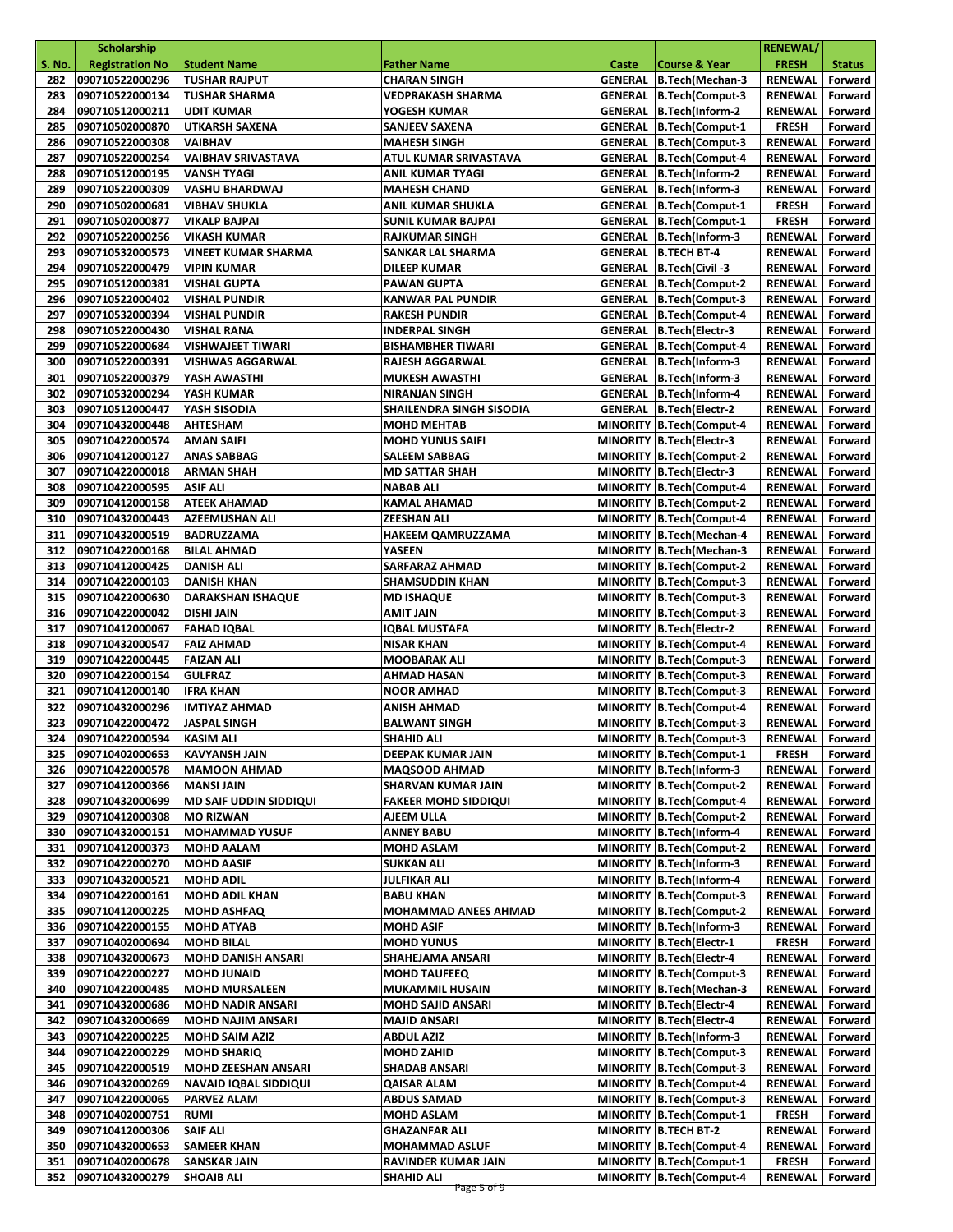|               | <b>Scholarship</b>                 |                                                    |                                                      |                          |                                                         | <b>RENEWAL/</b>                  |                    |
|---------------|------------------------------------|----------------------------------------------------|------------------------------------------------------|--------------------------|---------------------------------------------------------|----------------------------------|--------------------|
| <b>S. No.</b> | <b>Registration No</b>             | <b>Student Name</b>                                | <b>Father Name</b>                                   | Caste                    | <b>Course &amp; Year</b>                                | <b>FRESH</b>                     | <b>Status</b>      |
| 353           | 090710432000422                    | <b>SIFA KHAN</b>                                   | <b>SHAKLAIN KHAN</b>                                 |                          | <b>MINORITY B.TECH BT-4</b>                             | <b>RENEWAL</b>                   | Forward            |
| 354           | 090710412000080                    | <b>SOAIB AALAM</b>                                 | <b>SHAMSHAD KHAN</b>                                 |                          | MINORITY B.Tech(Comput-2                                | <b>RENEWAL</b>                   | Forward            |
| 355<br>356    | 090710412000187<br>090710422000585 | <b>SOFIA SAIFI</b><br><b>SUHAIL</b>                | <b>JAMEEL SAIFI</b><br><b>MOHD YAMIN</b>             |                          | <b>MINORITY B.TECH BT-2</b><br>MINORITY B.Tech(Comput-3 | <b>RENEWAL</b><br><b>RENEWAL</b> | Forward<br>Forward |
| 357           | 090710422000226                    | TASNIM UR RAHMAN                                   | <b>INTIKHABUL RAHMAN</b>                             |                          | MINORITY B.Tech(Comput-3                                | <b>RENEWAL</b>                   | Forward            |
| 358           | 090710422000231                    | <b>VASVI JAIN</b>                                  | ABHAY KUMAR JAIN                                     |                          | MINORITY B.Tech(Comput-3                                | <b>RENEWAL</b>                   | Forward            |
| 359           | 090710422000588                    | <b>ZEESHAN ALI IRFAN</b>                           | <b>IRFAN ALI</b>                                     |                          | MINORITY B.Tech(Comput-3                                | <b>RENEWAL</b>                   | Forward            |
| 360           | 090710432000262                    | <b>ZUBAIR AHMAD</b>                                | <b>SHAMSHAD AHMAD</b>                                |                          | MINORITY B.Tech(Comput-4                                | <b>RENEWAL</b>                   | Forward            |
| 361           | 090710132000123                    | <b>AAKASH YADAV</b>                                | <b>RAVINDER SINGH</b>                                | ОВС                      | <b>B.Tech(Comput-4</b>                                  | <b>RENEWAL</b>                   | Forward            |
| 362           | 090710112000513                    | <b>AAKHYA CHAUDHARY</b>                            | <b>NEERAJ KUMAR</b>                                  | ОВС                      | <b>B.Tech(Comput-2</b>                                  | <b>RENEWAL</b>                   | Forward            |
| 363           | 090710122000260                    | <b>AAYUSHI</b>                                     | RAJEEV KUMAR VERMA                                   | <b>OBC</b>               | B.Tech(Inform-3                                         | <b>RENEWAL</b>                   | Forward            |
| 364           | 090710132000093                    | <b>ABHAY SINGH</b>                                 | <b>UDAY BHAN SINGH</b>                               | ОВС                      | <b>B.Tech(Comput-4</b>                                  | <b>RENEWAL</b>                   | Forward            |
| 365           | 090710102000744                    | ABHI JAISWAL                                       | RAJENDRA JAISWAL                                     | <b>OBC</b>               | <b>B.Tech(Comput-1</b>                                  | <b>FRESH</b>                     | Forward            |
| 366           | 090710112000522                    | <b>ABHIJEET SINGH</b>                              | <b>MUNNA SINGH</b>                                   | ОВС                      | <b>B.TECH BT-2</b>                                      | <b>RENEWAL</b>                   | Forward            |
| 367<br>368    | 090710132000318                    | <b>ABHINAV</b><br><b>ABHINAV KUMAR</b>             | ARUN KUMAR<br><b>OMKAR SINGH</b>                     | ОВС<br><b>OBC</b>        | B.Tech(Electr-4                                         | <b>RENEWAL</b><br><b>FRESH</b>   | Forward            |
| 369           | 090710102000766<br>090710132000391 | <b>ABHISHEK SAINI</b>                              | <b>MUNISH KUMAR SAINI</b>                            | <b>OBC</b>               | <b>B.Tech(Comput-1</b><br><b>B.Tech(Comput-4</b>        | <b>RENEWAL</b>                   | Forward<br>Forward |
| 370           | 090710132000219                    | <b>ACHINTYA JAISWAL</b>                            | <b>AYODHYA P GUPTA</b>                               | <b>OBC</b>               | <b>B.Tech(Comput-4</b>                                  | RENEWAL                          | Forward            |
| 371           | 090710132000266                    | <b>ADARSH PATEL</b>                                | VINDHYAWASINI SINGH                                  | ОВС                      | <b>B.Tech(Mechan-4</b>                                  | <b>RENEWAL</b>                   | Forward            |
| 372           | 090710132000572                    | <b>ADARSH YADAV</b>                                | <b>SURENDRA YADAV</b>                                | <b>OBC</b>               | <b>B.Tech(Comput-4</b>                                  | <b>RENEWAL</b>                   | Forward            |
| 373           | 090710122000605                    | ADITYA KUMAR                                       | <b>SUSHIL KUMAR</b>                                  | ОВС                      | <b>B.Tech(Comput-4</b>                                  | <b>RENEWAL</b>                   | Forward            |
| 374           | 090710102000668                    | <b>ADITYA KUMAR</b>                                | <b>VANI SINGH</b>                                    | <b>OBC</b>               | <b>B.Tech(Comput-1</b>                                  | <b>FRESH</b>                     | Forward            |
| 375           | 090710112000097                    | <b>ADITYA KUMAR SINGH</b>                          | RAJENDRA KUMAR SINGH                                 | <b>OBC</b>               | B.Tech(Electr-4                                         | <b>RENEWAL</b>                   | Forward            |
| 376           | 090710102000859                    | <b>ADITYA KUMAR YADAV</b>                          | <b>VINOD KUMAR YADAV</b>                             | ОВС                      | <b>B.Tech(Comput-1</b>                                  | <b>FRESH</b>                     | Forward            |
| 377           | 090710102000720                    | <b>ADITYA RAJPOOT</b>                              | SHRI LALIT HARI RAJPOOT                              | <b>OBC</b>               | <b>B.Tech(Comput-1</b>                                  | <b>FRESH</b>                     | Forward            |
| 378           | 090710112000250                    | <b>AJAY PRATAP SINGH</b>                           | <b>VIKRAM PRATAP SINGH</b>                           | ОВС                      | <b>B.Tech(Comput-2</b>                                  | <b>RENEWAL</b>                   | Forward            |
| 379           | 090710102000640                    | <b>AJEET RATHAUR</b>                               | <b>AJAY RATHAUR</b>                                  | <b>OBC</b>               | B.Tech(Inform-2                                         | <b>FRESH</b>                     | Forward            |
| 380           | 090710122000362                    | <b>AKASH KUSHWAH</b>                               | <b>MAHESH CHAND</b>                                  | <b>OBC</b>               | B.Tech(Electr-3                                         | <b>RENEWAL</b>                   | Forward            |
| 381<br>382    | 090710132000104                    | <b>AKASH KUSHWAHA</b>                              | <b>RAMPRAKASH</b>                                    | ОВС<br><b>OBC</b>        | B.Tech(Inform-4                                         | <b>RENEWAL</b>                   | Forward            |
| 383           | 090710132000247<br>090710112000199 | <b>AKASH TEOTIA</b><br><b>AKASH VERMA</b>          | <b>BRAHMJEET SINGH TEOTIA</b><br>AWADESH KUMAR VERMA | <b>OBC</b>               | <b>B.Tech(Comput-4</b><br><b>B.Tech(Comput-2</b>        | <b>RENEWAL</b><br><b>RENEWAL</b> | Forward<br>Forward |
| 384           | 090710112000392                    | <b>AKHIL RUHELA</b>                                | AJAY KUMAR                                           | ОВС                      | <b>B.Tech</b> (Electr-3                                 | <b>RENEWAL</b>                   | Forward            |
| 385           | 090710132000417                    | <b>AKRISH KUMAR SINGH</b>                          | ARUN KUMAR SINGH                                     | ОВС                      | <b>B.Tech(Comput-4</b>                                  | <b>RENEWAL</b>                   | Forward            |
| 386           | 090710132000157                    | <b>AKSHIT KUMAR</b>                                | <b>RAM KUMAR</b>                                     | <b>OBC</b>               | B.Tech(Inform-4                                         | <b>RENEWAL</b>                   | Forward            |
| 387           | 090710102000883                    | <b>AMAN CHOUDHARY</b>                              | <b>RAJPAL SINGH</b>                                  | ОВС                      | B.Tech(Inform-1                                         | <b>FRESH</b>                     | Forward            |
| 388           | 090710102000541                    | <b>AMAN DEV VERMA</b>                              | <b>BHUSHAN KUMAR VERMA</b>                           | <b>OBC</b>               | <b>B.Tech(Comput-3</b>                                  | <b>FRESH</b>                     | Forward            |
| 389           | 090710122000576                    | <b>AMAN KUMAR GUPTA</b>                            | <b>VINOD KUMAR GUPTA</b>                             | ОВС                      | <b>B.Tech(Mechan-3</b>                                  | <b>RENEWAL</b>                   | Forward            |
| 390           | 090710122000617                    | <b>AMAN VERMA</b>                                  | <b>GOPAL DAS VERMA</b>                               | <b>OBC</b>               | <b>B.Tech(Comput-4</b>                                  | <b>RENEWAL</b>                   | Forward            |
| 391           | 090710122000615                    | <b>AMAN YADAV</b>                                  | <b>ASHOK KUMAR YADAV</b>                             | <b>OBC</b>               | <b>B.Tech(Comput-3</b>                                  | <b>RENEWAL</b>                   | Forward            |
| 392           | 090710132000283                    | <b>AMIT KUMAR</b>                                  | <b>PRATAP BAHADUR</b>                                | ОВС                      | <b>B.Tech(Comput-4</b>                                  | <b>RENEWAL</b>                   | Forward            |
| 393           | 090710112000257<br>090710122000087 | <b>AMIT KUMAR MAURYA</b>                           | <b>SHAMBHU NATH MAURYA</b>                           | <b>OBC</b><br><b>OBC</b> | <b>B.Tech(Comput-2</b>                                  | <b>RENEWAL</b>                   | Forward            |
| 394           | 395 090710122000471 ANCHAL         | <b>AMRENDRA RAJ</b>                                | SANJAY KUMAR<br><b>SUSHIL KUMAR</b>                  | ОВС                      | B.Tech(Comput-3<br><b>B.Tech(Comput-3</b>               | RENEWAL<br>RENEWAL Forward       | Forward            |
| 396           | 090710102000834                    | ANIKET KUMAR VERMA                                 | <b>JAGDISH KUMAR</b>                                 | ОВС                      | <b>B.Tech</b> (Mechan-2                                 | <b>FRESH</b>                     | Forward            |
| 397           | 090710122000310                    | <b>ANJALI CHAURASIYA</b>                           | <b>GANGA RAM CHAURASIYA</b>                          | ОВС                      | <b>B.Tech(Comput-4</b>                                  | RENEWAL                          | Forward            |
| 398           | 090710122000237                    | <b>ANJALI GUPTA</b>                                | <b>NAVRATAN GUPTA</b>                                | ОВС                      | <b>B.TECH BT-3</b>                                      | RENEWAL                          | Forward            |
| 399           | 090710112000183                    | <b>ANJALI MADDESHIYA</b>                           | ANAND MOHAN MADDESHIYA                               | ОВС                      | <b>B.Tech(Comput-2</b>                                  | <b>RENEWAL</b>                   | Forward            |
| 400           | 090710102000630                    | <b>ANKIT KUMAR VERMA</b>                           | JAGDISH KUMAR                                        | ОВС                      | <b>B.Tech(Comput-2</b>                                  | <b>FRESH</b>                     | Forward            |
| 401           | 090710132000557                    | <b>ANKIT YADAV</b>                                 | RAJDEV YADAV                                         | ОВС                      | <b>B.Tech(Comput-4</b>                                  | <b>RENEWAL</b>                   | Forward            |
| 402           | 090710112000032                    | <b>ANMOL YADAV</b>                                 | <b>MANOJ YADAV</b>                                   | ОВС                      | <b>B.Tech(Comput-3</b>                                  | RENEWAL                          | Forward            |
| 403           | 090710122000268                    | <b>ANOOP KUMAR</b>                                 | YASHVEER SINGH                                       | ОВС                      | B.Tech(Comput-3                                         | RENEWAL                          | Forward            |
| 404           | 090710132000323                    | <b>ANSH YADAV</b>                                  | <b>GOVIND YADAV</b>                                  | <b>OBC</b>               | B.Tech(Civil-4                                          | <b>RENEWAL</b>                   | Forward            |
| 405           | 090710102000874                    | ANSHIKA SAINI                                      | <b>SANJAY SAINI</b>                                  | ОВС                      | <b>B.Tech(Comput-1</b>                                  | <b>FRESH</b>                     | Forward            |
| 406           | 090710102000912                    | <b>ANSHIKA TOMAR</b>                               | <b>MANOJ KUMAR</b>                                   | ОВС                      | <b>B.Tech(Comput-1</b>                                  | <b>FRESH</b>                     | Forward            |
| 407<br>408    | 090710112000512<br>090710112000507 | <b>ANSHUMAN SINGH</b><br><b>ANUBHAV SHAIL</b>      | <b>RAKESH KUMAR</b><br>ANIL KUMAR ANURAGI            | ОВС<br>ОВС               | <b>B.Tech(Comput-2</b><br><b>B.Tech(Comput-2</b>        | <b>RENEWAL</b><br>RENEWAL        | Forward<br>Forward |
| 409           | 090710112000354                    | <b>ANUPRIYA PAL</b>                                | <b>NARESH KUMAR</b>                                  | ОВС                      | <b>B.Tech(Comput-2</b>                                  | <b>RENEWAL</b>                   | Forward            |
| 410           | 090710102000791                    | ANUPRIYA YADAV                                     | <b>HARERAM YADAV</b>                                 | ОВС                      | <b>B.Tech(Comput-1</b>                                  | <b>FRESH</b>                     | Forward            |
| 411           | 090710122000245                    | <b>ANURAG YADAV</b>                                | RAM SAHAY YADAV                                      | ОВС                      | <b>B.Tech(Civil-3</b>                                   | RENEWAL                          | Forward            |
| 412           | 090710112000253                    | <b>APOORVA RAUNIYAR</b>                            | GIRDHARI LAL                                         | ОВС                      | <b>B.Tech(Comput-2</b>                                  | <b>RENEWAL</b>                   | Forward            |
| 413           | 090710102000785                    | <b>ARJUN JAKHAR</b>                                | ASHWINI KUMAR JAKHAR                                 | ОВС                      | <b>B.Tech(Comput-1</b>                                  | <b>FRESH</b>                     | Forward            |
| 414           | 090710122000263                    | <b>ARJUN SAHU</b>                                  | LAXMAN PRASAD SAHU                                   | ОВС                      | B.Tech(Inform-3                                         | RENEWAL                          | Forward            |
| 415           | 090710132000763                    | <b>ARYAN PORWAL</b>                                | <b>MANOJ KUMAR PORWAL</b>                            | ОВС                      | <b>B.Tech(Comput-4</b>                                  | <b>RENEWAL</b>                   | Forward            |
| 416           | 090710122000666                    | ASHI TEOTIA                                        | <b>MALAY KUMAR TEOTIA</b>                            | ОВС                      | <b>B.Tech(Comput-3</b>                                  | <b>RENEWAL</b>                   | Forward            |
| 417           | 090710112000400                    | ASHISH KUMAR KANDU                                 | TRIYUGI NATH                                         | ОВС                      | <b>B.Tech(Comput-2</b>                                  | RENEWAL                          | Forward            |
| 418           | 090710132000089                    | ASHISH KUMAR KUSHAVAHA                             | SATYANARAYAN KUSHAVAHA                               | ОВС                      | B.Tech(Inform-4                                         | <b>RENEWAL</b>                   | Forward            |
| 419           | 090710102000871                    | <b>ASHOK YADAV</b>                                 | <b>RAMPAL SINGH</b>                                  | ОВС                      | <b>B.Tech(Comput-1</b>                                  | <b>FRESH</b>                     | Forward            |
| 420           | 090710132000105                    | <b>ASHUTOSH KUSHWAHA</b>                           | <b>KRISHAN SINGH</b>                                 | ОВС                      | <b>B.Tech(Mechan-4</b>                                  | RENEWAL                          | Forward            |
| 421           | 090710112000479                    | <b>ATUL SINGH PATEL</b>                            | SANTOSH KUMAR PATEL                                  | ОВС                      | <b>B.TECHBT-2</b>                                       | <b>RENEWAL</b>                   | Forward            |
| 422<br>423    | 090710112000102<br>090710112000376 | <b>AVANEESH YADAV</b><br><b>AVINASH CHAURASIYA</b> | AVADHESH YADAV<br>PURUSHOTTAM CHAURASIYA             | ОВС<br>ОВС               | <b>B.Tech(Comput-4</b><br><b>B.Tech(Comput-2</b>        | RENEWAL<br><b>RENEWAL</b>        | Forward<br>Forward |
|               |                                    |                                                    | Page 6 of 9                                          |                          |                                                         |                                  |                    |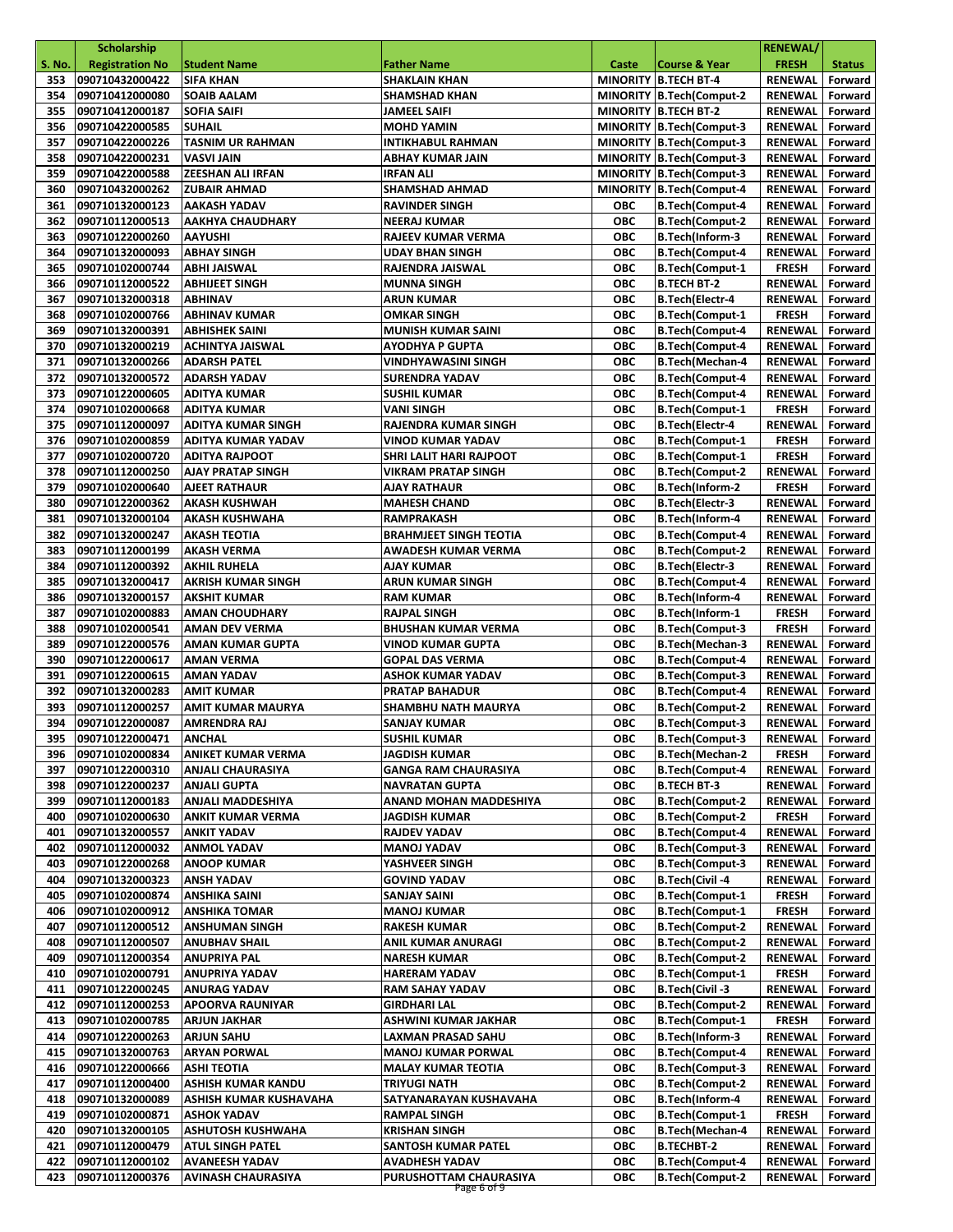|               | <b>Scholarship</b>     |                          |                                     |            |                          | <b>RENEWAL/</b> |               |
|---------------|------------------------|--------------------------|-------------------------------------|------------|--------------------------|-----------------|---------------|
| <b>S. No.</b> | <b>Registration No</b> | <b>Student Name</b>      | <b>Father Name</b>                  | Caste      | <b>Course &amp; Year</b> | <b>FRESH</b>    | <b>Status</b> |
| 424           | 090710112000510        | <b>AVINASH KUMAR</b>     | <b>HARI SHANKAR SHARMA</b>          | <b>OBC</b> | <b>B.Tech(Electr-2</b>   | <b>RENEWAL</b>  | Forward       |
| 425           | 090710122000151        | <b>AYUSH AHLAWAT</b>     | <b>OMPAL SINGH</b>                  | <b>OBC</b> | <b>B.Tech(Comput-3</b>   | <b>RENEWAL</b>  | Forward       |
| 426           | 090710112000359        | <b>AYUSH VERMA</b>       | <b>PRADEEP VERMA</b>                | ОВС        | <b>B.Tech(Comput-2</b>   | RENEWAL         | Forward       |
| 427           | 090710132000681        | <b>BARBIE CHAUDHARY</b>  | AJAY PRATAP                         | <b>OBC</b> | <b>B.Tech(Comput-4</b>   | <b>RENEWAL</b>  | Forward       |
| 428           | 090710112000093        | <b>BHARAT VERMA</b>      | <b>CHANDRA MOHAN VERMA</b>          | <b>OBC</b> | B.Tech(Inform-2          | <b>RENEWAL</b>  | Forward       |
| 429           | 090710102000626        | <b>CHAITANYA GUPTA</b>   | <b>SANJEEV KUMAR</b>                | ОВС        | <b>B.TECH BT-2</b>       | <b>FRESH</b>    | Forward       |
| 430           | 090710112000189        | <b>CHAITANYA WALIA</b>   | <b>AMIT WALIA</b>                   | ОВС        | <b>B.Tech(Comput-2</b>   | <b>RENEWAL</b>  | Forward       |
| 431           | 090710112000503        | <b>DEEPAK SAHU</b>       | UTTAM SAHU                          | <b>OBC</b> | <b>B.Tech(Electr-2</b>   | <b>RENEWAL</b>  | Forward       |
| 432           | 090710112000473        | <b>DEEPAK VERMA</b>      | <b>GIRISH CHAND VERMA</b>           | <b>OBC</b> | B.Tech(Electr-2          | <b>RENEWAL</b>  | Forward       |
| 433           | 090710122000116        | DEEPANSHU                | <b>SHIV KUMAR</b>                   | <b>OBC</b> | <b>B.Tech(Comput-4</b>   | <b>RENEWAL</b>  | Forward       |
| 434           | 090710112000269        | <b>DEVENDRA KUMAR</b>    | KUNWARPAL                           | ОВС        | <b>B.Tech(Comput-2</b>   | <b>RENEWAL</b>  | Forward       |
| 435           | 090710132000488        | <b>DHIRAJ KUMAR</b>      | <b>BASANT KUMAR SHARMA</b>          | <b>OBC</b> | B.Tech(Mechan-4          | <b>RENEWAL</b>  | Forward       |
| 436           | 090710112000369        | <b>DHRUV VERMA</b>       | NILESH KUMAR VERMA                  | <b>OBC</b> | <b>B.Tech(Comput-2</b>   | <b>RENEWAL</b>  | Forward       |
| 437           | 090710102000689        | <b>DINESH PAL</b>        | <b>SUKH PAL SINGH</b>               | ОВС        | MBA-1                    | <b>FRESH</b>    | Forward       |
| 438           | 090710132000498        | <b>DIVYANSH KUMAR</b>    | <b>RAMPAL SINGH</b>                 | <b>OBC</b> | <b>B.Tech(Comput-4</b>   | <b>RENEWAL</b>  | Forward       |
| 439           | 090710112000242        | <b>DIVYANSH RASTOGI</b>  | <b>SANJAY RASTOGI</b>               | <b>OBC</b> | B.Tech(Electr-2          | <b>RENEWAL</b>  | Forward       |
| 440           | 090710102000723        | <b>DIVYANSH RUHELA</b>   | <b>K R RUHELA</b>                   | <b>OBC</b> | <b>B.Tech(Comput-1</b>   | <b>FRESH</b>    | Forward       |
| 441           | 090710102000669        | <b>GAURAV KUSHWAHA</b>   | <b>MADAN PAL SINGH</b>              | <b>OBC</b> | <b>B.Tech(Comput-2</b>   | <b>FRESH</b>    | Forward       |
| 442           | 090710102000839        |                          | JAY SHANKAR SINGH                   | <b>OBC</b> | <b>B.Tech(Comput-1</b>   | <b>FRESH</b>    |               |
|               |                        | <b>HANSRAJ SINGH</b>     |                                     |            |                          |                 | Forward       |
| 443           | 090710122000591        | <b>HARIOM</b>            | YOGESH KUMAR                        | ОВС        | B.Tech(Electr-3          | <b>RENEWAL</b>  | Forward       |
| 444           | 090710122000598        | <b>HARISH BAISLA</b>     | <b>MEGHSINGH BAISLA</b>             | <b>OBC</b> | B.Tech(Electr-4          | <b>RENEWAL</b>  | Forward       |
| 445           | 090710102000639        | <b>HARSH CHOUDHARY</b>   | <b>SACHIN KUMAR</b>                 | ОВС        | <b>B.Tech(Comput-1</b>   | <b>FRESH</b>    | Forward       |
| 446           | 090710102000705        | <b>HARSH MALIK</b>       | <b>UDHAM SINGH</b>                  | <b>OBC</b> | <b>B.Tech(Comput-1</b>   | <b>FRESH</b>    | Forward       |
| 447           | 090710122000457        | <b>HARSH RAI</b>         | <b>RAMESH CHANDRA RAI</b>           | <b>OBC</b> | <b>B.Tech(Comput-3</b>   | <b>RENEWAL</b>  | Forward       |
| 448           | 090710122000526        | <b>HARSHIT GUPTA</b>     | <b>ARVIND KUMAR GUPTA</b>           | ОВС        | <b>B.Tech(Comput-3</b>   | <b>RENEWAL</b>  | Forward       |
| 449           | 090710112000251        | <b>HARSHIT KUMAR</b>     | <b>JASWINDER PAL</b>                | <b>OBC</b> | <b>B.Tech(Comput-2</b>   | <b>RENEWAL</b>  | Forward       |
| 450           | 090710122000450        | <b>HARSHIT KUMAR</b>     | <b>JITENDRA KUMAR</b>               | <b>OBC</b> | <b>B.Tech(Comput-4</b>   | <b>RENEWAL</b>  | Forward       |
| 451           | 090710102000752        | <b>HIMANSHU SAHU</b>     | <b>RAM NARESH SAHU</b>              | ОВС        | B.Tech(Inform-1          | <b>FRESH</b>    | Forward       |
| 452           | 090710132000755        | HIMANSHU VISHWAKARMA     | <b>ANIL KUMAR</b>                   | <b>OBC</b> | <b>B.Tech(Comput-4</b>   | <b>RENEWAL</b>  | Forward       |
| 453           | 090710132000450        | <b>HIMANSHU YADAV</b>    | DEENBANDHU YADAV                    | <b>OBC</b> | <b>B.Tech(Electr-4</b>   | <b>RENEWAL</b>  | Forward       |
| 454           | 090710102000778        | <b>HITEN CHOUDHARY</b>   | <b>SUDHIR KUMAR</b>                 | <b>OBC</b> | <b>B.Tech(Comput-1</b>   | <b>FRESH</b>    | Forward       |
| 455           | 090710112000178        | <b>HRITHIK HIRANWAR</b>  | <b>MOMRAJ SINGH</b>                 | ОВС        | B.Tech(Inform-2          | <b>RENEWAL</b>  | Forward       |
| 456           | 090710112000398        | <b>HRITWIK CHOUDHARY</b> | <b>RANJIT SINGH</b>                 | <b>OBC</b> | <b>B.Tech(Inform-2</b>   | <b>RENEWAL</b>  | Forward       |
| 457           | 090710132000272        | JAGRATI SAHU             | RAKESH KUMAR SAHU                   | ОВС        | <b>B.Tech(Comput-4</b>   | <b>RENEWAL</b>  | Forward       |
| 458           | 090710102000894        | JITESH PRATAP YADAV      | RAVINDRA PRATAP YADAV               | <b>OBC</b> | <b>B.Tech(Comput-1</b>   | <b>FRESH</b>    | Forward       |
| 459           | 090710132000240        | <b>JYOTISH PURI</b>      | <b>DINESH CHAND PURI</b>            | ОВС        | <b>B.Tech(Electr-4</b>   | <b>RENEWAL</b>  | Forward       |
| 460           | 090710102000916        | <b>KANAK SINGH</b>       | <b>ONKAR SINGH</b>                  | <b>OBC</b> | <b>B.Tech(Comput-1</b>   | <b>FRESH</b>    | Forward       |
| 461           | 090710102000728        | <b>KARAN CHAUDHARY</b>   | <b>VIKAS CHAUDHARY</b>              | <b>OBC</b> | <b>B.Tech(Comput-1</b>   | <b>FRESH</b>    | Forward       |
| 462           | 090710102000704        | <b>KARAN MALIK</b>       | <b>UDHAM SINGH</b>                  | <b>OBC</b> | <b>B.Tech(Comput-1</b>   | <b>FRESH</b>    | Forward       |
| 463           | 090710112000190        | <b>KARTIK KUMAR</b>      | <b>RAMENDRA SINGH</b>               | ОВС        | <b>B.Tech(Comput-2</b>   | <b>RENEWAL</b>  | Forward       |
| 464           | 090710132000178        | <b>KHALAK SINGH</b>      | <b>JAYENDRA SINGH</b>               | ОВС        | <b>B.Tech(Electr-4</b>   | <b>RENEWAL</b>  | Forward       |
| 465           | 090710132000166        | KM SHRADDHA KATIYAR      | <b>CHANDRA BHAN KATIYAR</b>         | ОВС        | B.Tech(Inform-4          | RENEWAL         | Forward       |
|               | 466 090710122000096    | <b>KRISHANA KANT</b>     | <b>NARESH YADAV</b>                 | ОВС        | <b>B.Tech(Comput-3</b>   | RENEWAL Forward |               |
| 467           | 090710132000465        | KULDEEP SINGH            | <b>SHYAM SINGH</b>                  | ОВС        | B.Tech(Electr-4          | RENEWAL         | Forward       |
| 468           | 090710102000809        | <b>LAKSHAY VERMA</b>     | <b>SUNIL VERMA</b>                  | ОВС        | <b>B.Tech(Comput-1</b>   | <b>FRESH</b>    | Forward       |
| 469           | 090710132000020        | <b>LAKSHYA BALIYAN</b>   | <b>SUNIL KUMAR BALIYAN</b>          | <b>OBC</b> | <b>B.Tech(Comput-4</b>   | RENEWAL         | Forward       |
| 470           | 090710102000696        | <b>LALIT MOHAN</b>       | <b>ASHWANI KUMAR</b>                | ОВС        | <b>B.Tech(Comput-1</b>   | <b>FRESH</b>    | Forward       |
| 471           | 090710122000222        | <b>LOVESH RAJPOOT</b>    | <b>RAJKISHORE</b>                   | ОВС        | B.Tech(Inform-3          | <b>RENEWAL</b>  | Forward       |
| 472           | 090710102000771        | <b>MAYANK CHAUDHARY</b>  | <b>SARJEET SINGH</b>                | ОВС        | <b>B.Tech(Comput-1</b>   | <b>FRESH</b>    | Forward       |
| 473           | 090710102000592        | <b>MAYANK CHAUDHARY</b>  | <b>SURESH SINGH</b>                 | ОВС        | <b>B.Tech(Comput-2</b>   | <b>FRESH</b>    | Forward       |
| 474           | 090710132000036        | <b>MEGHA KAMBOJ</b>      | ADESH KAMBOJ                        | ОВС        | <b>B.Tech(Comput-4</b>   | <b>RENEWAL</b>  | Forward       |
| 475           | 090710122000570        | <b>MOHIT KUMAR</b>       | <b>HARISH CHAND SINGH</b>           | ОВС        | <b>B.Tech(Mechan-3</b>   | <b>RENEWAL</b>  | Forward       |
| 476           | 090710122000192        | <b>MONIKA GANGWAR</b>    | <b>HARENDRA SINGH</b>               | ОВС        | <b>B.Tech(Comput-3</b>   | RENEWAL         | Forward       |
| 477           | 090710112000090        | <b>MONU TEOTIA</b>       | <b>SUBHASH SINGH</b>                | ОВС        | <b>B.Tech(Comput-2</b>   | <b>RENEWAL</b>  | Forward       |
| 478           | 090710102000875        | <b>MRITUNJAY PATEL</b>   | RAJESH SINGH PATEL                  | ОВС        | <b>B.Tech(Comput-1</b>   | <b>FRESH</b>    | Forward       |
| 479           | 090710102000591        | <b>MUKUL MALIK</b>       | ANIL MALIK                          | ОВС        | <b>B.Tech(Comput-2</b>   | <b>FRESH</b>    | Forward       |
| 480           | 090710122000049        | <b>NAKUL MITRA</b>       | UTTAM MITRA                         | ОВС        | B.Tech(Inform-4          | RENEWAL         | Forward       |
| 481           | 090710112000172        | <b>NANDITA</b>           | SANJEEV KUMAR                       | ОВС        | <b>B.TECH BT-3</b>       | <b>RENEWAL</b>  | Forward       |
| 482           | 090710122000639        | <b>NARENDRA KUMAR</b>    | <b>SHIV SHANKAR PATEL</b>           | ОВС        | B.Tech(Inform-3          | RENEWAL         | Forward       |
| 483           | 090710132000315        | <b>NAVNEET CHAUDHARY</b> | <b>MUKESH CHAUDHARY</b>             | ОВС        | <b>B.Tech(Comput-4</b>   | RENEWAL         | Forward       |
| 484           | 090710122000258        | <b>NAVNEET KUMAR</b>     | <b>SURESH SINGH</b>                 | ОВС        | <b>B.Tech(Comput-3</b>   | RENEWAL         | Forward       |
| 485           | 090710132000203        | <b>NEERAJ KUMAR</b>      | <b>SUDESH KUMAR</b>                 | <b>OBC</b> | <b>B.Tech(Electr-4</b>   | RENEWAL         | Forward       |
| 486           |                        |                          |                                     | ОВС        | <b>B.Tech(Electr-3</b>   |                 | Forward       |
|               | 090710122000669        | NIKHIL KUMAR             | SUDHIR KUMAR MALIK                  |            | <b>B.Tech(Comput-4</b>   | RENEWAL         |               |
| 487           | 090710132000530        | <b>NIKHIL YADAV</b>      | SHYAM NARAYAN YADAV                 | ОВС        |                          | RENEWAL         | Forward       |
| 488           | 090710122000026        | <b>NIKUNJ CHAUDHARY</b>  | ARVIND SINGH                        | ОВС        | <b>B.Tech(Comput-3</b>   | <b>RENEWAL</b>  | Forward       |
| 489           | 090710132000357        | <b>NIRPESH CHAUDHARY</b> | <b>CHANDRA VEER SINGH CHAUDHARY</b> | ОВС        | B.Tech(Inform-4          | RENEWAL         | Forward       |
| 490           | 090710122000128        | <b>NISHA VERMA</b>       | LAKHAN SINGH                        | ОВС        | <b>B.TECH BT-3</b>       | RENEWAL         | Forward       |
| 491           | 090710102000727        | <b>NISHANT PANCHAL</b>   | <b>SHANKAR PANCHAL</b>              | ОВС        | <b>B.Tech(Mechan-2</b>   | <b>FRESH</b>    | Forward       |
| 492           | 090710132000143        | <b>NITIN SINGH</b>       | <b>SUDHEER KUMAR</b>                | ОВС        | B.Tech(Civil-4           | <b>RENEWAL</b>  | Forward       |
| 493           | 090710102000672        | OM PRAKASH KUSHWAHA      | SATYENDRA KUSHWAHA                  | ОВС        | <b>B.Tech(Comput-1</b>   | <b>FRESH</b>    | Forward       |
| 494           | 090710112000135        | <b>PALLAVI GANGWAR</b>   | PREM PAL SINGH                      | ОВС        | <b>B.Tech(Comput-2</b>   | <b>RENEWAL</b>  | Forward       |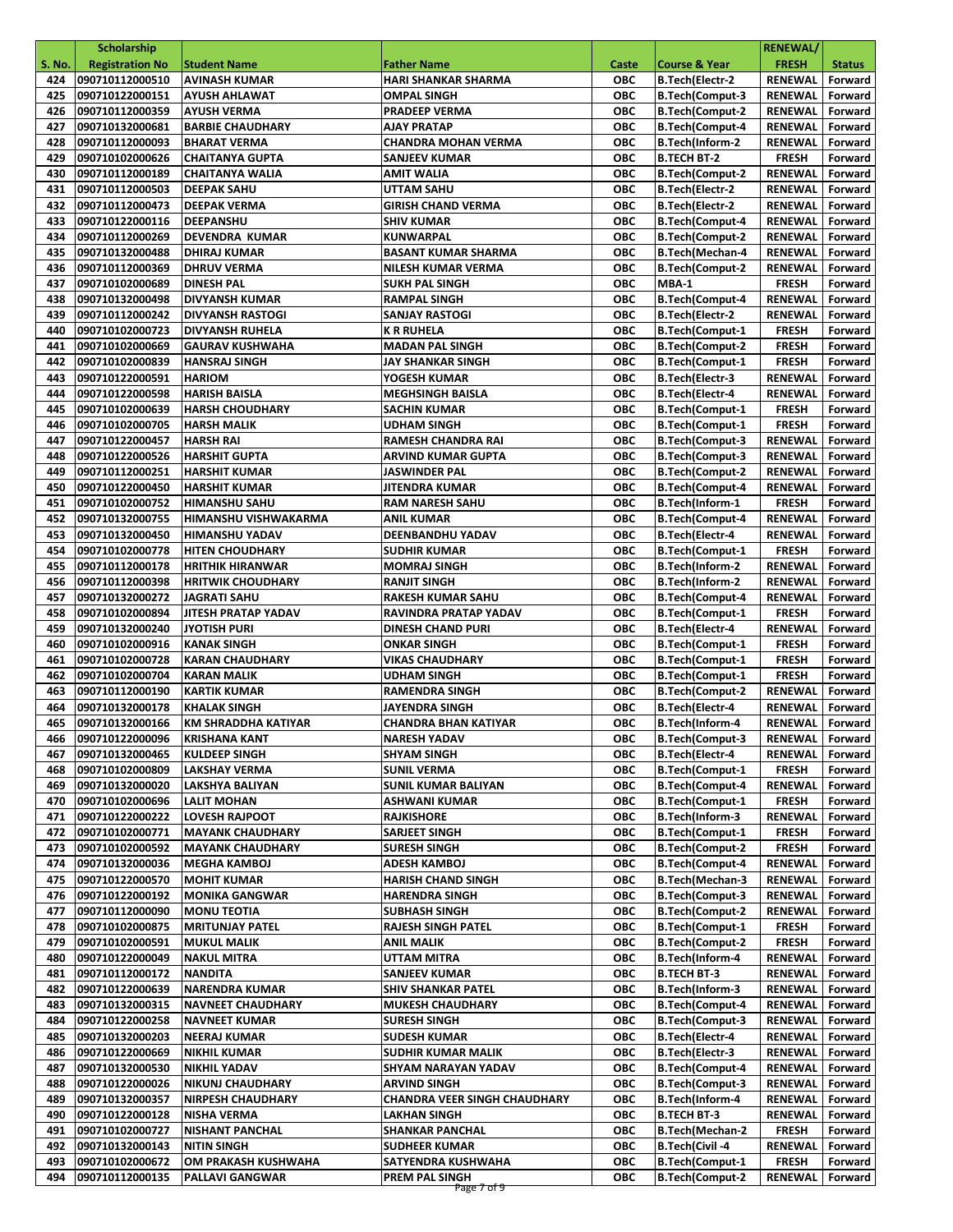|               | <b>Scholarship</b>                     |                                                |                                      |                   |                                                  | <b>RENEWAL/</b>            |                    |
|---------------|----------------------------------------|------------------------------------------------|--------------------------------------|-------------------|--------------------------------------------------|----------------------------|--------------------|
| <b>S. No.</b> | <b>Registration No</b>                 | <b>Student Name</b>                            | <b>Father Name</b>                   | Caste             | <b>Course &amp; Year</b>                         | <b>FRESH</b>               | <b>Status</b>      |
| 495           | 090710132000369                        | <b>PAWAN KUMAR</b>                             | <b>RANPAL SINGH</b>                  | <b>OBC</b>        | <b>B.Tech</b> (Mechan-4                          | <b>RENEWAL</b>             | Forward            |
| 496           | 090710112000138                        | <b>PIYUSH KUMAR VERMA</b>                      | PAVAN KUMAR VERMA                    | <b>OBC</b>        | <b>B.Tech(Comput-3</b>                           | <b>RENEWAL</b>             | Forward            |
| 497           | 090710132000451                        | <b>PRADHUM NIRANJAN</b>                        | <b>GAJENDRA NIRANJAN</b>             | ОВС               | <b>B.Tech(Mechan-4</b>                           | RENEWAL                    | Forward            |
| 498           | 090710132000435                        | <b>PRAGYA GUPTA</b>                            | <b>R K GUPTA</b>                     | ОВС               | <b>B.TECH BT-4</b>                               | RENEWAL                    | Forward            |
| 499           | 090710122000665                        | PRANJAL                                        | <b>SUMIT RASTOGI</b>                 | <b>OBC</b>        | <b>B.Tech(Comput-3</b>                           | <b>RENEWAL</b>             | Forward            |
| 500           | 090710132000113                        | <b>PRANJALI MALIK</b>                          | SOMESHWAR MALIK                      | ОВС               | <b>B.Tech(Comput-4</b>                           | RENEWAL                    | Forward            |
| 501           | 090710112000324                        | <b>PRASHANT GUPTA</b>                          | <b>RAJEEV KUMAR GUPTA</b>            | ОВС               | <b>B.Tech(Comput-3</b>                           | <b>RENEWAL</b>             | Forward            |
| 502           | 090710112000258                        | <b>PRASHU</b>                                  | <b>DHARMRAJ SINGH</b>                | <b>OBC</b>        | <b>B.Tech(Comput-2</b>                           | <b>RENEWAL</b>             | Forward            |
| 503           | 090710122000418                        | <b>PREETI GANGWAR</b>                          | <b>SURYA PRAKASH GANGWAR</b>         | ОВС               | <b>B.Tech(Comput-3</b>                           | <b>RENEWAL</b>             | Forward            |
| 504           | 090710102000774                        | <b>PRIYANSHU CHAUDHARY</b>                     | <b>NARMENDRA SINGH</b>               | <b>OBC</b>        | <b>B.Tech(Comput-1</b>                           | <b>FRESH</b>               | Forward            |
| 505           | 090710112000303                        | <b>PUSHKAR DESHWAL</b>                         | <b>SUBHASH SINGH</b>                 | ОВС               | <b>B.Tech(Inform-2</b>                           | <b>RENEWAL</b>             | Forward            |
| 506           | 090710102000731                        | <b>PUSHPENDAR CHOUDHARY</b>                    | <b>CHETAN SINGH</b>                  | <b>OBC</b>        | <b>B.Tech(Comput-1</b>                           | <b>FRESH</b>               | Forward            |
| 507           | 090710112000166                        | <b>PUSHPENDRA KUMAR</b>                        | SHIVSHANKAR SINGH                    | <b>OBC</b>        | <b>B.Tech(Comput-2</b>                           | <b>RENEWAL</b>             | Forward            |
| 508           | 090710102000840                        | <b>PUSHPENDRA SINGH</b>                        | LAKHI CHAND                          | <b>OBC</b>        | <b>B.Tech(Comput-1</b>                           | <b>FRESH</b>               | Forward            |
| 509           | 090710122000582                        | <b>PUSHPENDRA YADAV</b>                        | <b>RANVIR SINGH</b>                  | <b>OBC</b>        | <b>B.Tech</b> (Electr-3                          | <b>RENEWAL</b>             | Forward            |
| 510           | 090710132000067                        | <b>RAHUL RAJ</b>                               | <b>SURESH CHAND</b>                  | <b>OBC</b>        | <b>B.Tech(Comput-4</b>                           | <b>RENEWAL</b>             | Forward            |
| 511           | 090710112000440                        | <b>RAHUL SINGH</b>                             | <b>RANA PRATAP SINGH</b>             | <b>OBC</b>        | <b>B.Tech(Comput-2</b>                           | <b>RENEWAL</b>             | Forward            |
| 512           | 090710112000062                        | <b>RAJ KUMAR MAURYA</b>                        | UMA SHANKAR MAURYA                   | <b>OBC</b>        | <b>B.Tech(Comput-2</b>                           | <b>RENEWAL</b>             | Forward            |
| 513           | 090710112000478                        | <b>RAJ MAURYA</b>                              | <b>ANIL KUMAR MAURYA</b>             | <b>OBC</b>        | <b>B.Tech(Comput-2</b>                           | <b>RENEWAL</b>             | Forward            |
| 514           | 090710122000181                        | <b>RAJ NANDINI SARRAF</b>                      | <b>MR PREM RASTOGI</b>               | ОВС               | <b>B.Tech(Comput-3</b>                           | <b>RENEWAL</b>             | Forward            |
| 515           | 090710102000612                        | <b>RAJAT SINGH</b>                             | <b>JITENDER SINGH</b>                | <b>OBC</b>        | B.Tech(Inform-2                                  | <b>FRESH</b>               | Forward            |
| 516           | 090710102000846                        | <b>RAJIV SHARMA</b>                            | SHASHI KUMAR SHARMA                  | ОВС               | <b>B.Tech(Comput-1</b>                           | <b>FRESH</b>               | Forward            |
| 517           | 090710102000893                        | <b>RAJNISH YADAV</b>                           | RAM NIWAS SINGH YADAV                | <b>OBC</b>        | <b>B.TECH BT-1</b>                               | <b>FRESH</b>               | Forward            |
| 518           | 090710132000441                        | <b>RAKESH KUMAR YADAV</b>                      | <b>RAM BAHADUR YADAV</b>             | <b>OBC</b>        | B.Tech(Mechan-4                                  | <b>RENEWAL</b>             | Forward            |
| 519           | 090710102000775                        | <b>RAVI YADAV</b>                              | <b>MUKESH KUMAR</b>                  | ОВС               | <b>B.Tech(Comput-1</b>                           | <b>FRESH</b>               | Forward            |
| 520           | 090710102000847                        | RAVINDRA KUMAR YADAV                           | DAL SINGAR YADAV                     | <b>OBC</b>        | <b>B.Tech(Comput-1</b>                           | <b>FRESH</b>               | Forward            |
| 521           | 090710122000637                        | <b>RAVINDRA PAL</b>                            | <b>KAMLA PRASAD PAL</b>              | <b>OBC</b>        | <b>B.Tech(Comput-3</b>                           | <b>RENEWAL</b>             | Forward            |
| 522           | 090710122000046                        | <b>RISHABH GUPTA</b>                           | <b>RAM SHANKAR GUPTA</b>             | ОВС               | <b>B.Tech</b> (Electr-3                          | RENEWAL                    | Forward            |
| 523           | 090710112000311                        | RISHABH KUMAR VISHWAKARMA                      | SANJEEV KUMAR VISHWAKARMA            | <b>OBC</b>        | <b>B.Tech(Comput-2</b>                           | <b>RENEWAL</b>             | Forward            |
| 524           | 090710122000397                        | <b>RITESH KUMAR GUPTA</b>                      | RAJKUMAR GUPTA                       | <b>OBC</b>        | <b>B.Tech(Comput-3</b>                           | <b>RENEWAL</b>             | Forward            |
| 525           | 090710112000084                        | <b>RITIK KATIYAR</b>                           | <b>VIRENDRA KATIYAR</b>              | <b>OBC</b>        | B.Tech(Inform-2                                  | <b>RENEWAL</b>             | Forward            |
| 526           | 090710122000608                        | <b>RITIK PATEL</b>                             | <b>VIJAY VERMA</b>                   | ОВС               | <b>B.Tech(Comput-3</b>                           | <b>RENEWAL</b>             | Forward            |
| 527           | 090710122000062                        | <b>RITIK VERMA</b>                             | NEERAJ VERMA                         | <b>OBC</b>        | <b>B.Tech(Comput-3</b>                           | <b>RENEWAL</b>             | Forward            |
| 528           |                                        |                                                | <b>SUDHIR KUMAR</b>                  | ОВС               |                                                  |                            | Forward            |
| 529           | 090710112000262<br>090710112000301     | <b>RIYA MALIK</b>                              |                                      | <b>OBC</b>        | <b>B.Tech(Comput-2</b>                           | RENEWAL                    |                    |
|               |                                        | <b>RUDRANSH RASTOGI</b>                        | <b>MANISH KUMAR RASTOGI</b>          |                   | <b>B.Tech(Comput-2</b>                           | <b>RENEWAL</b>             | Forward            |
| 530           | 090710132000375<br>090710122000607     | <b>SACHIN KUMAR</b>                            | <b>SUDHIR KUMAR</b>                  | ОВС<br><b>OBC</b> | <b>B.Tech(Comput-4</b>                           | <b>RENEWAL</b>             | Forward            |
| 531           |                                        | <b>SACHIN KUMAR YADAV</b>                      | <b>RUPESH YADAV</b>                  |                   | <b>B.Tech(Electr-3</b>                           | <b>RENEWAL</b>             | Forward            |
| 532           | 090710132000062                        | <b>SACHIN PAL</b>                              | SATPAL SINGH                         | <b>OBC</b>        | B.Tech(Electr-4                                  | <b>RENEWAL</b>             | Forward            |
| 533           | 090710102000530                        | <b>SAKET PAL</b>                               | <b>GANGARAM PAL</b>                  | <b>OBC</b>        | <b>B.Tech(Comput-2</b>                           | <b>FRESH</b>               | Forward            |
| 534           | 090710122000169                        | <b>SALONI GUPTA</b>                            | <b>RAJESH GUPTA</b>                  | <b>OBC</b>        | <b>B.Tech(Comput-3</b>                           | <b>RENEWAL</b>             | Forward            |
| 535           | 090710122000273                        | <b>SANDEEP CHAUHAN</b>                         | <b>MITHLESH CHAUHAN</b>              | ОВС               | B.Tech(Mechan-4                                  | <b>RENEWAL</b>             | Forward<br>Forward |
| 536           | 090710132000399<br>537 090710112000010 | <b>SANDEEP KUMAR</b><br><b>SANJANA TALIYAN</b> | <b>JAY SINGH VERMA</b>               | ОВС<br>OBC        | <b>B.Tech(Comput-4</b><br><b>B.Tech(Comput-4</b> | RENEWAL<br>RENEWAL Forward |                    |
|               |                                        |                                                | <b>SAMERPAL SINGH</b>                |                   |                                                  |                            |                    |
| 538           | 090710122000023                        | SANJAY BHARTI                                  | <b>RAM KUMAR BHARTI</b>              | ОВС               | B.Tech(Inform-3                                  | RENEWAL                    | Forward            |
| 539           | 090710102000697                        | <b>SARTHAK CHAUDHARY</b>                       | <b>KULDEEP CHAUDHARY</b>             | ОВС               | <b>B.Tech(Comput-1</b>                           | <b>FRESH</b>               | Forward            |
| 540           | 090710132000411                        | <b>SARVESH SINGH</b>                           | <b>BRAMHA SINGH</b>                  | <b>OBC</b>        | <b>B.Tech(Comput-4</b>                           | RENEWAL                    | Forward            |
| 541           | 090710112000192                        | <b>SATYAM NAMDEV</b>                           | <b>SHIV SAGAR</b>                    | ОВС               | <b>B.Tech(Comput-2</b>                           | RENEWAL                    | Forward            |
| 542           | 090710132000248                        | <b>SATYENDRA RAJPOOT</b>                       | <b>DHARAM PAL</b>                    | <b>OBC</b>        | B.Tech(Mechan-4                                  | <b>RENEWAL</b>             | Forward            |
| 543           | 090710112000326                        | <b>SAUJANYA RASTOGI</b>                        | <b>ANOOP KUMAR RASTOGI</b>           | ОВС               | <b>B.Tech(Comput-2</b>                           | RENEWAL                    | Forward            |
| 544           | 090710132000540                        | <b>SAURABH KUMAR</b>                           | <b>INDER PAL SINGH</b>               | ОВС               | B.Tech(Mechan-4                                  | RENEWAL                    | Forward            |
| 545           | 090710122000569                        | <b>SAWAN YADAV</b>                             | PHOOL BADAN YADAV                    | ОВС               | <b>B.Tech(Comput-3</b>                           | <b>RENEWAL</b>             | Forward            |
| 546           | 090710122000373                        | <b>SHALU YADAV</b>                             | TEJ BAHADUR YADAV                    | ОВС               | <b>B.Tech(Comput-3</b>                           | <b>RENEWAL</b>             | Forward            |
| 547           | 090710102000767                        | <b>SHASHANK AHLAWAT</b>                        | YOGENDRA KUMAR                       | ОВС               | <b>B.Tech(Comput-1</b>                           | <b>FRESH</b>               | Forward            |
| 548           | 090710122000236                        | <b>SHIVAM</b>                                  | DEVCHARAN                            | ОВС               | <b>B.Tech(Comput-3</b>                           | <b>RENEWAL</b>             | Forward            |
| 549           | 090710102000770                        | <b>SHIVAM KUMAR</b>                            | <b>SURENDRA KUMAR</b>                | ОВС               | <b>B.Tech(Comput-1</b>                           | <b>FRESH</b>               | Forward            |
| 550           | 090710132000243                        | <b>SHIVAM MAURYA</b>                           | <b>CHANDRAMANI MAURYA</b>            | ОВС               | <b>B.Tech(Comput-4</b>                           | <b>RENEWAL</b>             | Forward            |
| 551           | 090710122000124                        | <b>SHIVANSH YADAV</b>                          | DEVENDRA KUMAR YADAV                 | ОВС               | <b>B.Tech(Comput-4</b>                           | <b>RENEWAL</b>             | Forward            |
| 552           | 090710132000131                        | <b>SHUBHAM GUPTA</b>                           | <b>GANESH PRASAD GUPTA</b>           | ОВС               | B.Tech(Inform-4                                  | RENEWAL                    | Forward            |
| 553           | 090710132000022                        | SHUBHAM KUMAR VERMA                            | ANIL KUMAR VERMA                     | ОВС               | <b>B.Tech(Comput-4</b>                           | RENEWAL                    | Forward            |
| 554           | 090710102000747                        | <b>SHUBHAM SAHANI</b>                          | <b>BIRJU SAHANI</b>                  | ОВС               | <b>B.Tech(Comput-1</b>                           | <b>FRESH</b>               | Forward            |
| 555           | 090710102000848                        | SIDDHANT CHAURASIYA                            | OM PRAKASH CHAURASIYA                | ОВС               | <b>B.Tech(Comput-1</b>                           | <b>FRESH</b>               | Forward            |
| 556           | 090710132000366                        | <b>SIDDHANT SACHAN</b>                         | VIMAL SACHAN                         | <b>OBC</b>        | <b>B.Tech(Comput-4</b>                           | <b>RENEWAL</b>             | Forward            |
| 557           | 090710132000609                        | <b>SILVI CHAUDHARY</b>                         | <b>AAKASH CHAUDHARY</b>              | ОВС               | <b>B.TECH BT-4</b>                               | RENEWAL                    | Forward            |
| 558           | 090710102000708                        | <b>SNEHA BANA</b>                              | <b>SANJEEV BANA</b>                  | ОВС               | <b>B.Tech(Comput-1</b>                           | <b>FRESH</b>               | Forward            |
| 559           | 090710112000293                        | <b>SOMYA BANGA</b>                             | PAWAN KUMAR                          | ОВС               | <b>B.Tech(Comput-2</b>                           | <b>RENEWAL</b>             | Forward            |
| 560           | 090710112000458                        | <b>SRISHTI SINGH</b>                           | SATISH KUMAR                         | ОВС               | B.Tech(Inform-2                                  | RENEWAL                    | Forward            |
| 561           | 090710112000408                        | SUJEET KUMAR VERMA                             | <b>BASANT LAL VERMA</b>              | ОВС               | <b>B.Tech(Comput-2</b>                           | RENEWAL                    | Forward            |
| 562           | 090710122000092                        | <b>SUMIT KUMAR GANGWAR</b>                     | VIJAY KUMAR                          | ОВС               | <b>B.Tech(Comput-3</b>                           | RENEWAL                    | Forward            |
| 563           | 090710122000674                        | <b>SUMIT KUSHWAHA</b>                          | <b>RAJESH SINGH</b>                  | ОВС               | <b>B.Tech(Comput-3</b>                           | RENEWAL                    | Forward            |
| 564           | 090710102000685                        | <b>SUMIT PANWAR</b>                            | <b>JASBIR SINGH</b>                  | ОВС               | <b>B.Tech(Comput-1</b>                           | <b>FRESH</b>               | Forward            |
| 565           | 090710122000348                        | <b>SUMIT PARMAR</b>                            | <b>JOGINDER KUMAR</b><br>Page 8 of 9 | ОВС               | <b>B.Tech(Comput-4</b>                           | RENEWAL                    | Forward            |